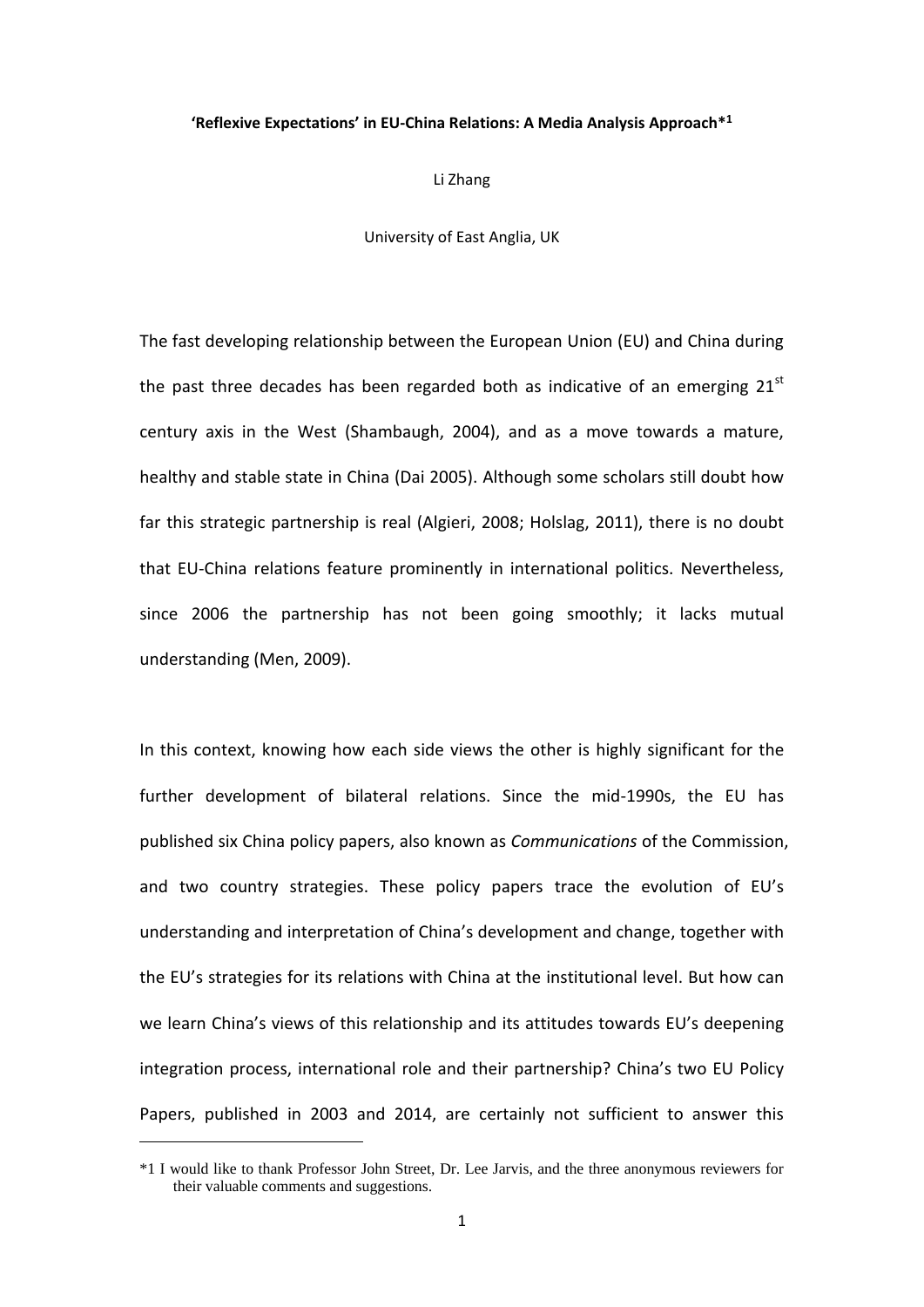question. Scattered speeches by high-level Chinese officials will not allow us to track continuity and change in thinking. In the circumstances, this article argues that for countries such as China, where the policy-making process is opaque, one of our methods can be to use their propaganda to help trace the changes in government thinking. The article aims to track Chinese government's expectations of the EU and EU-China relations through a media analysis approach in the hope of making three contributions to the existing literature: first, theoretically, developing a notion of 'Reflexive Expectations' to help understand the relationship; second, methodologically, demonstrating the value for International Relations of research methods developed within media studies; and third, empirically, complementing existing analyses of external understandings of the EU by providing a longitudinal study of Chinese perceptions.

## **'Reflexive Expectations' and China's changing national identity**

In examining the EU's international role and foreign relations, Hill (1993) argues that the EU's capabilities in the international system are much more limited than the expectations of them due to its lack of substantial resources and problems in its political structure. He characterises this as the 'Capability-Expectations Gap' (CEG), and warned of its dangers (Hill, 1993, p.315). Although the gap was seen by 2008 to have narrowed, Toje (2008) further developed the concept of the CEG by arguing that the primary reason why the EU is still failing to deliver the foreign and security policies expected of it is the lack of decision-making procedures that can overcome dissent; therefore, while the consensus-expectations gap exists, the EU is likely to remain a partial and inconsistent foreign policy actor. The Lisbon Treaty may have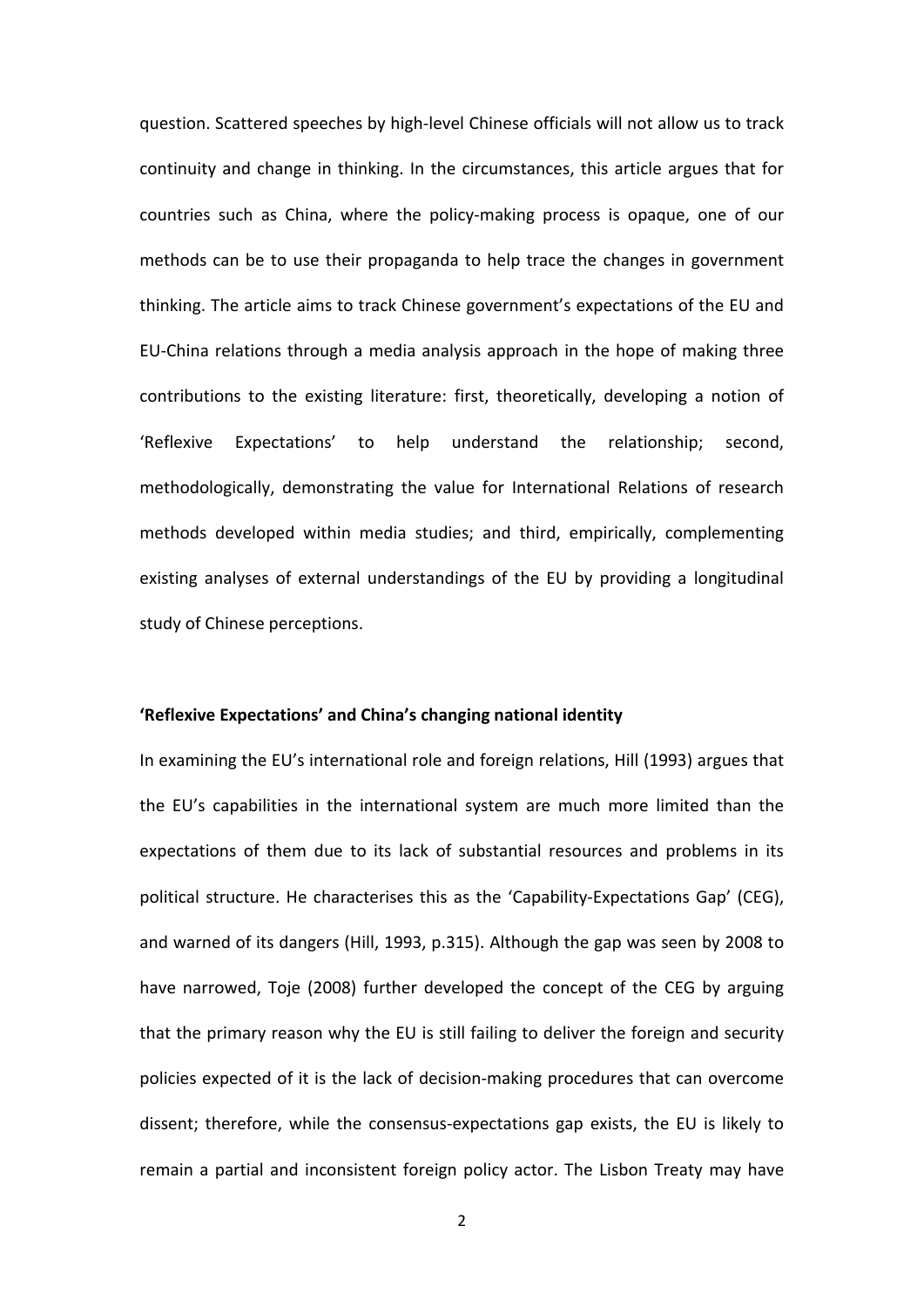marked a new era in EU diplomacy, but the CEG has not as yet narrowed substantially.

In the case of EU's role in Asia, a rather different gap has been identified. According to Tsuruoka (2008), who examines EU's relations with Japan, the reason why EU-Japanese relations cannot flourish is because Japanese expectations of the EU are *too little*: the EU is perceived to be distant and ineffectual. Tsuruoka calls this the 'Expectation Deficit' (ED). The ED is seen as dominant in many other Asian countries too. In an examination of elite perceptions of the EU in three key ASEAN states, Indonesia, Singapore and Vietnam, Wong (2012) maintains that they have a large expectation deficit in the political and military realms, juxtaposed with high expectations of the EU's capability in the economic arena.

The EU's relationship with China, however, is a different case. Like the Europeans themselves, the Chinese people have positive expectations of the EU as an international actor (European Commission, 2005). But this does not necessarily mean that the EU has become a stronger actor on the world stage or a closer partner of China. Regarding the EU as a major force in the world (China 2003) and as a strategic partner, China's expectations of the EU are not in deficit; but in foreign policy terms putting the EU on the secondary level (Yahuda, 1994; Holslag, 2011, p.309) suggests that China's expectations are not high. Most importantly, the expectations of the EU as an actor have constantly been re-examined and changed over time. Based on the social constructivist approach, this study argues that neither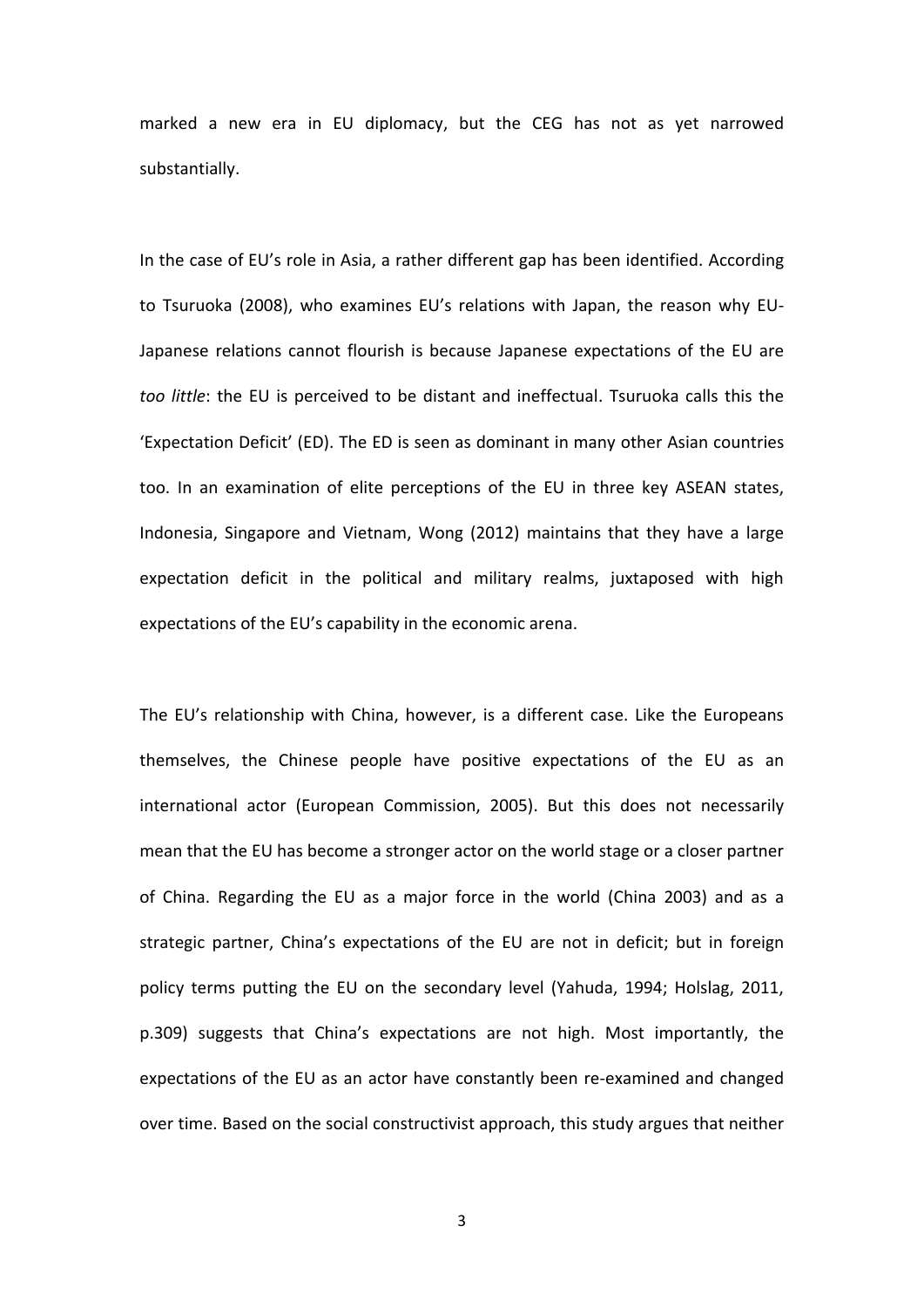CEG nor ED can directly apply to China's relations with the EU; instead, China holds 'Reflexive Expectations', which from time to time it adjusts.

Social constructivists contend that state identities and interests are central determinants of state behaviour (Wendt, 1992; Finnemore 1996). The identities of states emerge from their interactions with different social environments, both domestic and international (Katzenstein, 1996, p.2). Thus, state identities change and are intersubjective. In relations with the EU, China's national identity shapes how China sees itself and the EU as the 'other'. Since its economic reforms in 1978, China has come a long way, changing from a low-income country to the world's second largest economy, from a revisionist state to a status quo power, and from a passive participator in the world system to an active stakeholder in international society (Wong, 2013; Qin, 2010). As this process has continued, China's national identity has been redefined. Since changes in state identity affect the national security interests or policies of states (Jepperson et al, 1996, p.52), the redefinition of China's identity from an outsider to a participant in international society (Qin, 2010) influences its view and expectations of the EU. This process of developing expectations reflexively reveals how China has seen itself, the EU and the outside world over time; this process has continued to be shaped by China's changing national identity and interests and also by its perception of the EU's capability at various times and in various situations.

Although scholars have paid attention to the construction of China's national identity (see, Li and Xu, 2006; Qin, 2010) and have assessed how the changing identity may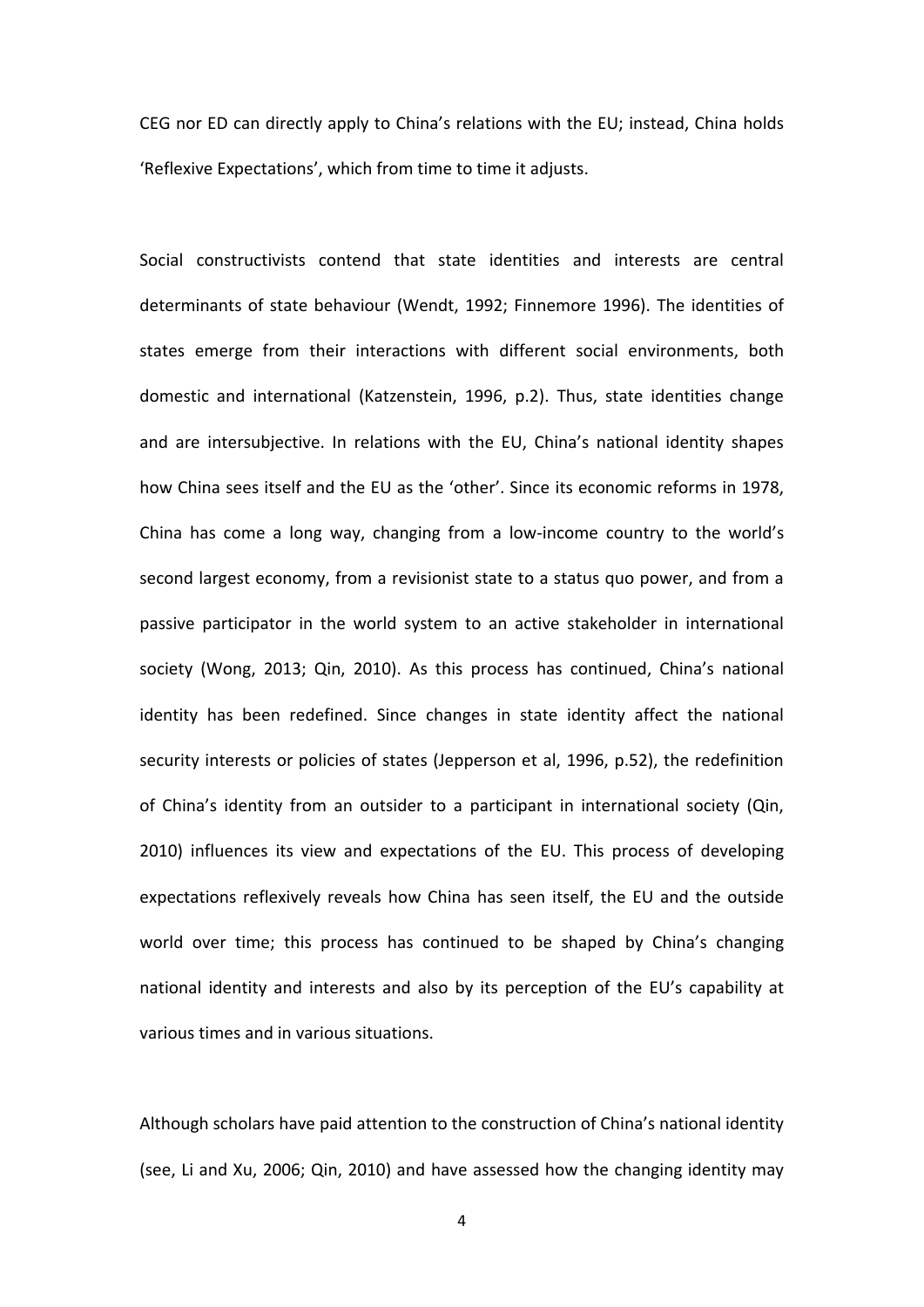have influenced bilateral relations between the EU and China (see, Men, 2006; Wong, 2013), empirical evidence, particularly from a systematic longitudinal study, has largely been absent. This is partly because the non-transparent political system adds to the difficulty of obtaining the data for international studies. To overcome this, this study suggests using a novel approach to this relationship, and employs a method from media studies. It uses media content and discourse analysis to examine, longitudinally, how the EU as an international actor and as China's partner is represented in its mouthpiece newspaper.

# **Government views on European countries and the Chinese news media**

It has long been assumed that the Chinese news media are the 'loyal eyes, ears and tongue' of the Party-state (Chang, 1989, p.163). Despite globalization and commercialization, and media reform, the *nature* of Chinese media has not changed: they continue to serve the Party initiatives, notably, in terms of reporting foreign relations. Yao (2005, p.7), a former vice editor-in-chief of the Xinhua News Agency, defines the nature of Chinese foreign news coverage like this: '[o]ur foreign news reporting has a political nature, and it should embody the policies of the Party and the state. Above all those policies are diplomatic policy, propaganda policy and other related policies.'

In the past, a change in attitude of the Chinese government to the European Community (EC) could easily be seen through the media. During the first few years after the People's Republic of China was founded, Europe, and the European Economic Community (EEC) in particular, was regarded as a political entity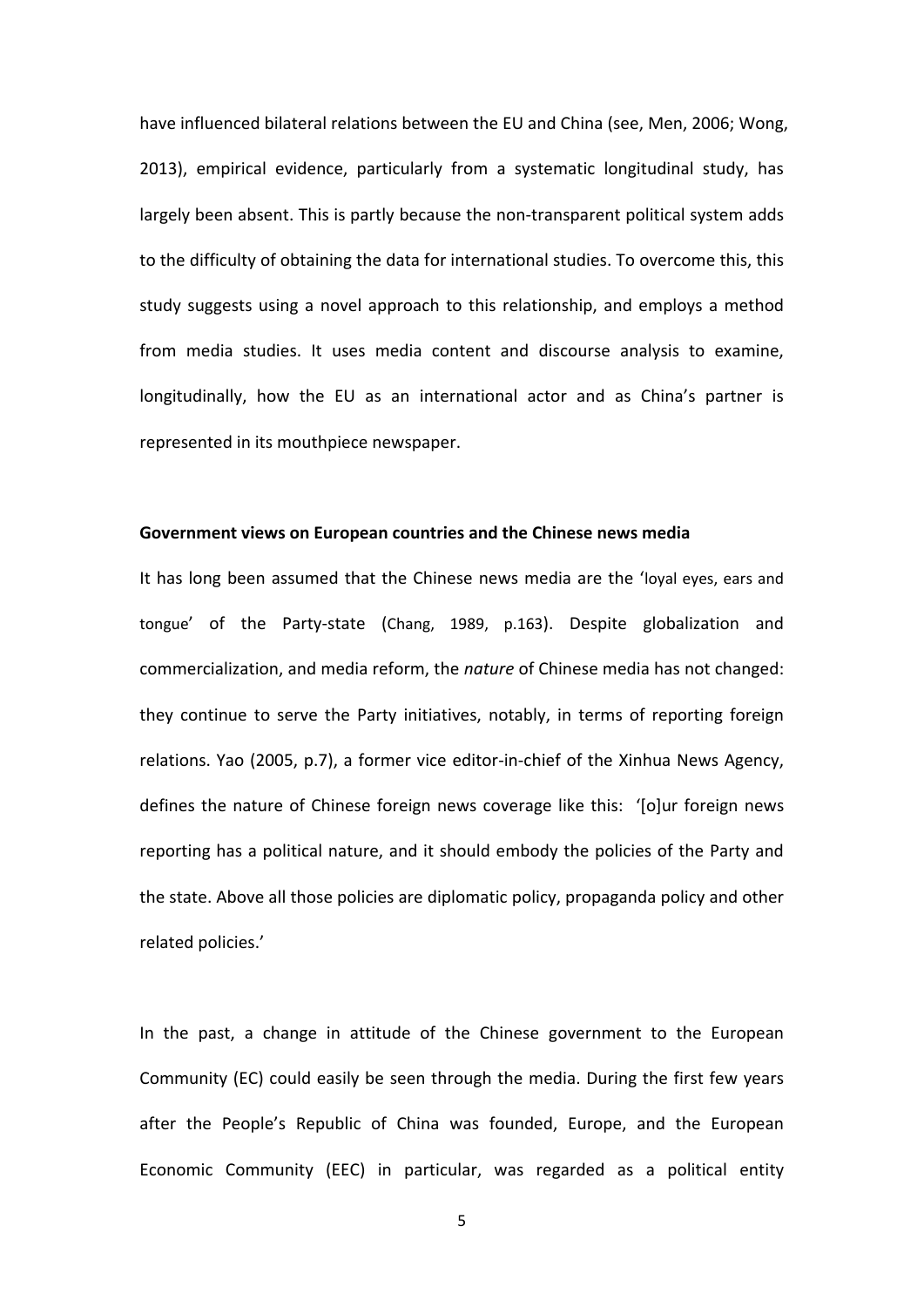representing Western imperialist countries; an American ally and tool of the United States under Washington's control; and a political entity in the struggle between the two superpowers, the Soviet Union and the United States (Song, 2008; Editorial Group, 1973). A news story by *Ta Kung Pao* on the formation of the European Common Market reported that China saw it as 'dependent on the United States'.2 With the change in geopolitical concerns in the 1960s, China started to see the Franco-German axis of EEC integration in an anti-American light. The *Peking Review* (now called *Beijing Review*) (1962, p.22), China's most reputable English language news magazine, reported this as a move to 'squeeze out US and British influences from western Europe'. After the Sino-Soviet split and above all in the 1970s, Beijing saw a united, militarily strong, US-linked and anti-Soviet Western Europe as a major guarantee of China's own security (Garver, 1993, p.105). The *Peking Review* started to run positive stories on the EEC's consolidation into the EC and on the enlargement into ten member states. For instance, between 1971 and 1973 the *Peking Review* argued that EC enlargement was 'another harsh blow to the tottering hegemony of EU imperialism in Western Europe and … further isolated it'; it claimed that 'the enlargement of the Common Market is from many aspects a setback for the Soviet Union'; that the proposals on European Monetary Union 'reflect the desire of the West European countries to get rid of superpower domination and interference by strengthening unity', and so on (Scott, 2007, pp.218-9).

<sup>2</sup> *Ta Kung Pao*, 28 March 1957, cited in Scott (2007), pp.217-33.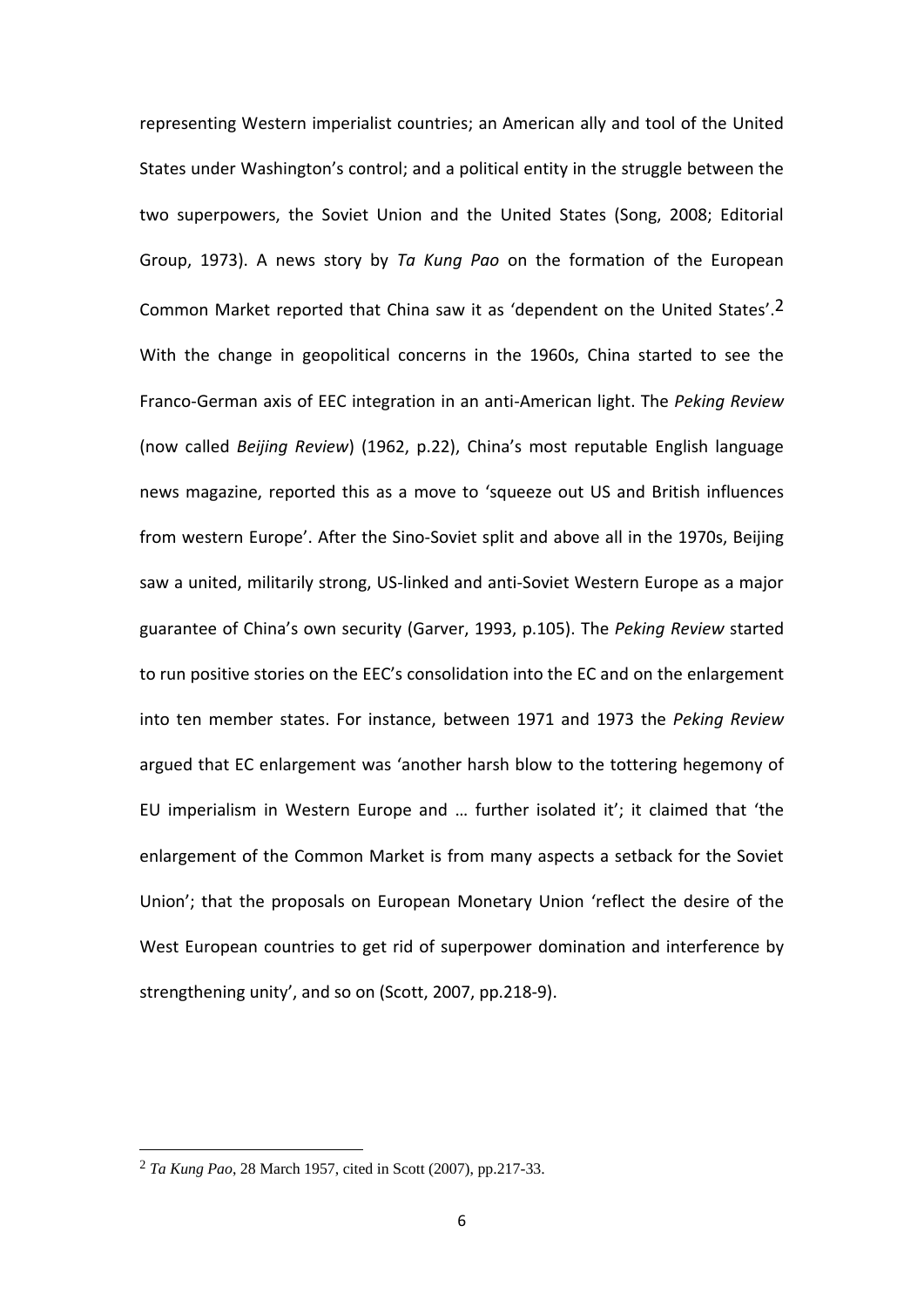With the deepening of EU integration and the EU's global role since the 1990s, how has China's attitude to, and view of, the EEC/EU as an international actor changed over time? With the development of bilateral relations, particularly the building of the so-called 'all-round strategic partnership', how does the Chinese government see this partnership, and what does the state expect from it? Unlike Brussels, politics in China is restricted to a small number of decision-makers, making it difficult to track the changes in the thinking of Chinese government on a regular basis. However, the political nature of the foreign news reporting by the Chinese state media enables us to understand the position that the Chinese government has taken.

Little research has focused on Chinese media representation of the EU, though much attention has been drawn to the perception of the EU among the Chinese public and a variety of other stakeholders (see, Men, 2006; Zhu, 2008; Dong et al, 2013). In 2006, the China work package of the 'EU through the Eyes of Asia' project, funded by the Asia-Europe Foundation and the National Centre for Research on Europe in New Zealand, monitored the coverage of the EU and ASEM in four media outlets, the *People's Daily*, the *International Finance News*, the *China Daily* and one news bulletin from *China Central Television (CCTV-1)*. In this study, Dai and Zhang (2007) found that the volume of EU stories was greatest in the *People's Daily* and smallest in the CCTV1 news bulletin; among those news stories only 18per cent reported the EU in its own context, 42per cent reported the EU in the context of a third country and 40per cent in the domestic context. Another study examined the reporting of the EU in the first half of 2006 by a local television station, and argued that the coverage of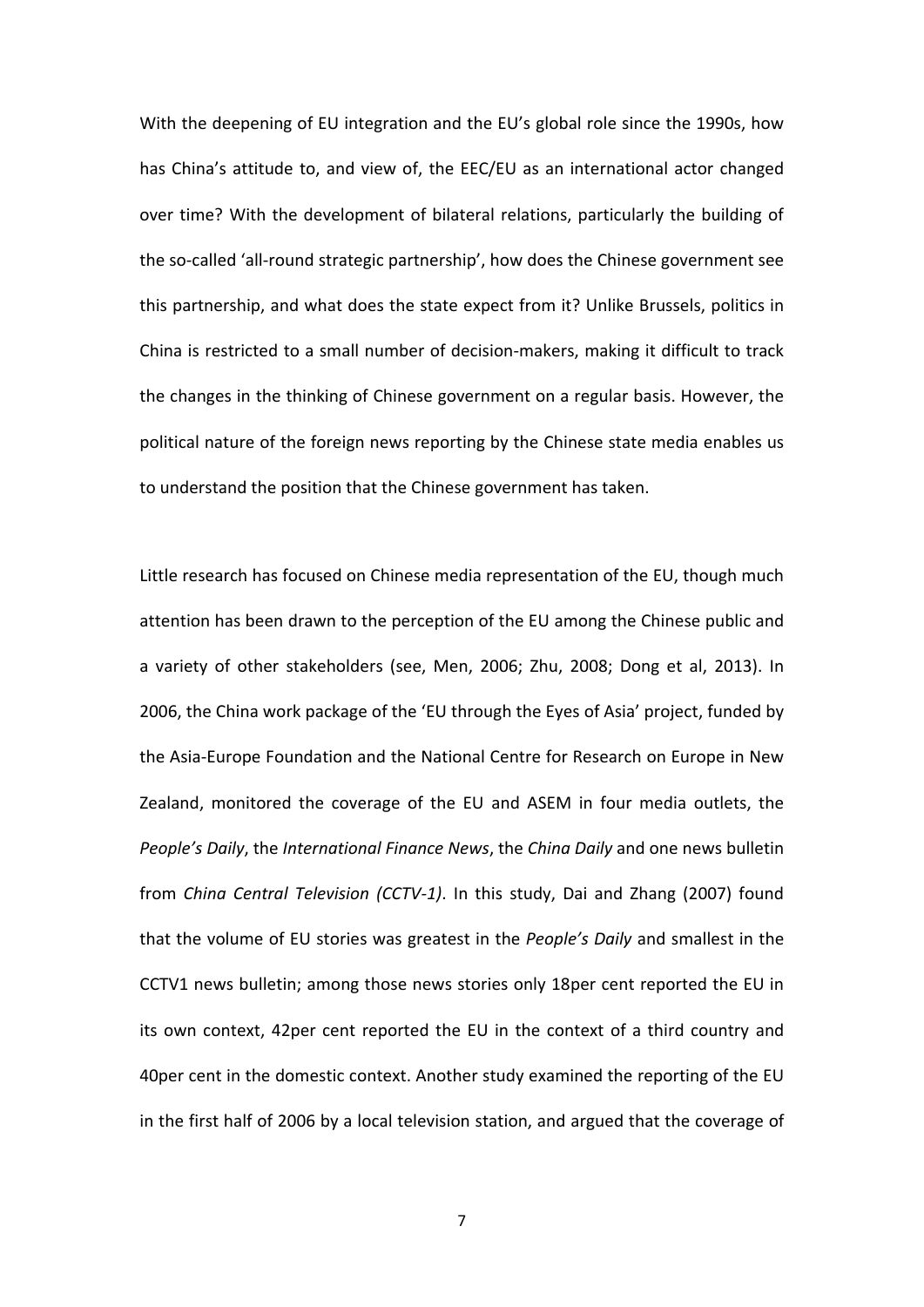the EU in news and cultural programmes in Shanghai television reflected the Chinese perception of the EU and the state of Sino-EU relations at that time (Li, 2007).

Unfortunately, these studies provided only a snapshot of the media presentation of the EU in China and cannot tell us about the changes, if any, in the media discourse of the EU or the government's expectations of, and attitude toward, the EU over time. The research presented here, in contrast, uses a longitudinal approach and pictures China's shifts in understanding and expectations of the EU by analysing the content of media representations and discourses as it changes over time.

## **Methodology and data results**

The study derives from analysis of the media coverage of EU and EU-China relations in the *People's Daily* for a period of 26 years, from 1989 to 2014. The *People's Daily* is China's most politically important newspaper. Although different Chinese media outlet may yield some variations in the reporting of the EU, only the *People's Daily* can be described as most closely representing the government line. Hence, for the purposes of the study, which is to argue the Chinese government engaged in a 'reflexive expectations' approach to the EU over time, rather than analysing how the EU is represented in the Chinese media, the *People's Daily* was chosen. As Wu, a former senior editor in the International News Department of the newspaper claims, '[r]eaders can comprehend the Chinese government's diplomatic guidelines, foreign policies and the attitude to significant international issues at a certain time period by reading through the *People's Daily*. (2005, p.246)'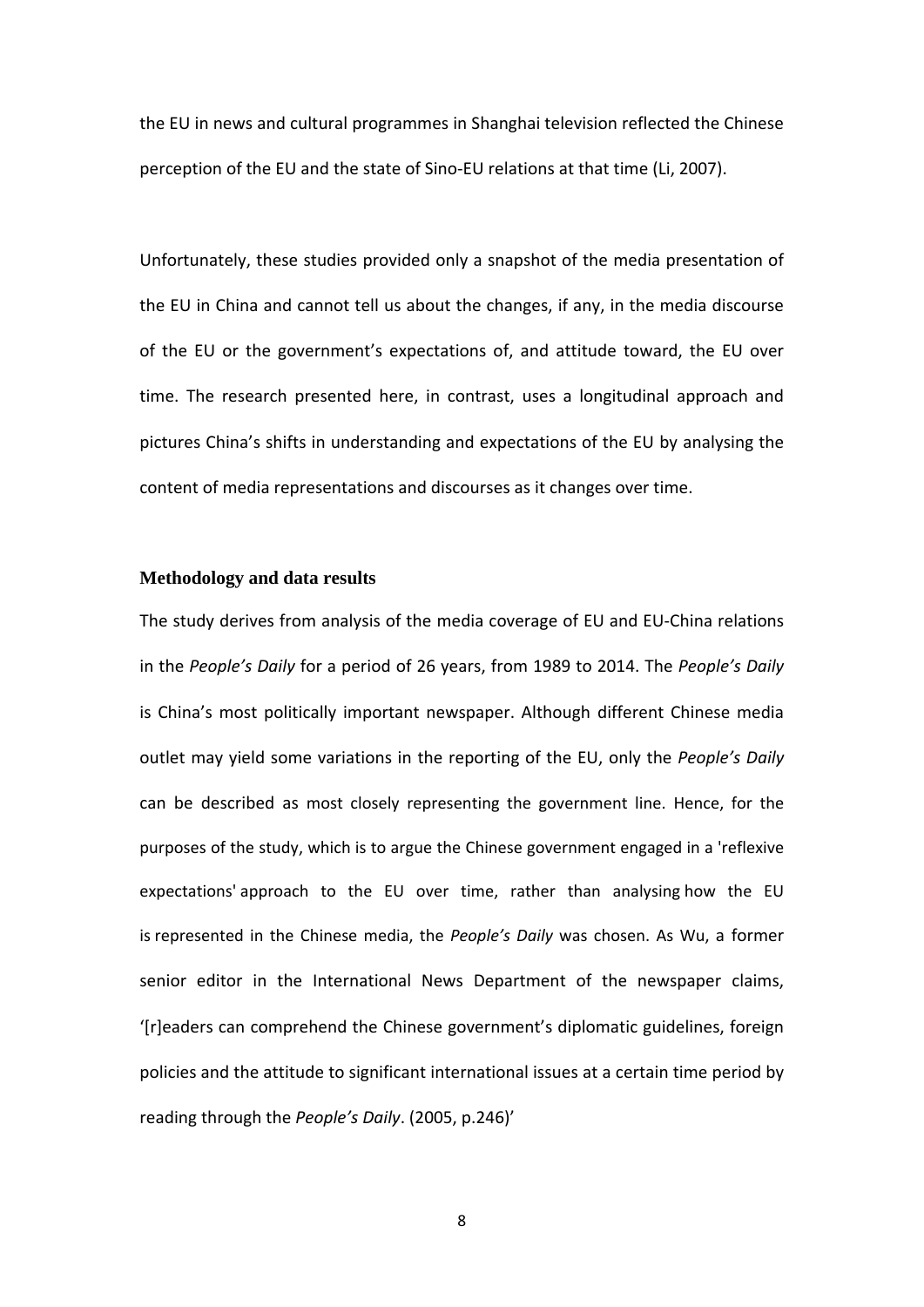This study follows the constructivist approach adopted by Bretherton and Vogler (2006) and considers the three elements in being an actor ('actorness') - *presence*, *opportunity* and *capability -* which combine in varying ways to shape the representation/construction of the EU's external activities in Chinese news media. According to Bretherton and Vogler (2006, p.24), *opportunity* denotes factors in the external environment of ideas and events which constrain or enable actorness; it signifies the structural context of action. *Presence* conceptualizes the ability of the EU, by virtue of its existence, to exert influence beyond its borders. *Capability* refers to the internal context of the EU's external actions, particularly the availability of policy instruments and understanding the Unions' ability to utilize these instruments, in response to opportunity and/or to capitalize on presence.

1989 is chosen as the starting point because EU-China relations deteriorated to their lowest after the Tiananmen Square Incident. After years of downturn, bilateral ties started to warm in 2011 (Li and Ai, 2011), and in April 2014 China published its second EU policy paper. This marks a useful endpoint for the data collection.

The study sampled every 17th days from  $1^{st}$  January 1989 to 31st December 2014. The reason for this sampling interval was that (1) 7 days or multiples of 7 were not appropriate, since 7 days make up a week, (2) 17 days is nearly two and a half weeks; this meant that the research would sample about two days of a daily newspaper's output per month, which allows a reasonable quantity of data to be analysed for the purposes of the study. The sample includes 559 days altogether. Unlike the project mentioned above, the 'EU through the eyes of Asia' (Holland et al, 2007), which used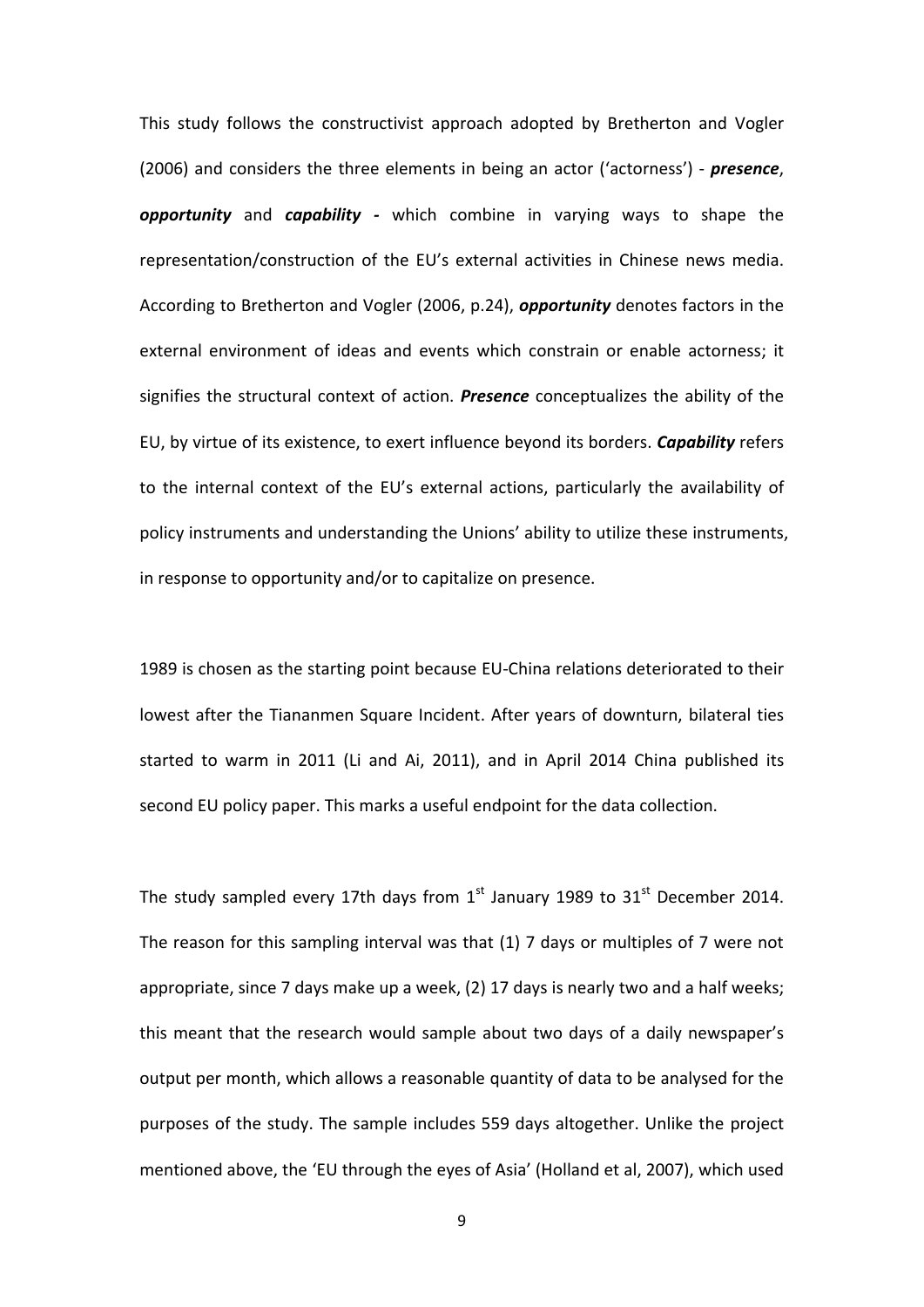a key word search concerning the EU and collected all the stories containing the key words, including those only mentioning the EU in passing, this research did not use a key word search. It collected *all* the international news stories on the front page and the international news pages on the sampled days. In Holland and Chaban's project, only 18per cent collected stories reported the EU as their major focus, while the majority reported the EU as their secondary or minor focus, or mentioned the EU only in passing (Dai and Zhang, 2007). This method is of not much help when a discourse analysis is wanted. Therefore, the analysis in this study includes only those with the EU and European countries as their *main focus*.

For its quantitative analysis, the study collected 10,995 international news stories in total; among them 15.2per cent (1669 pieces) reported the EC/EU and its member states as their main focus. Other stories focused on the United States, Russia, Japan and other countries in the region, as well as international organizations such as the UN, NATO, and ASEAN, etc. Stories with the EU specifically and EU-China relations as their primary focus accounted for 3.2per cent (347 pieces) of the total of stories collected. This suggests that the attention drawn to the EC/EU by the *People's Daily* was limited, which is in accordance with the secondary importance given to the EU in China's foreign relations (Yahuda, 1994; Holslag, 2011, p.309). The quantitative media content analysis is limited to the data collected for the purposes of the study, but the qualitative analysis examines a wider range of articles published by the *People's Daily* over the period under survey. Moreover, interviews with Chinese journalists stationed in Brussels for the *People's Daily* and the Xinhua News Agency, and foreign officials on both sides are also used.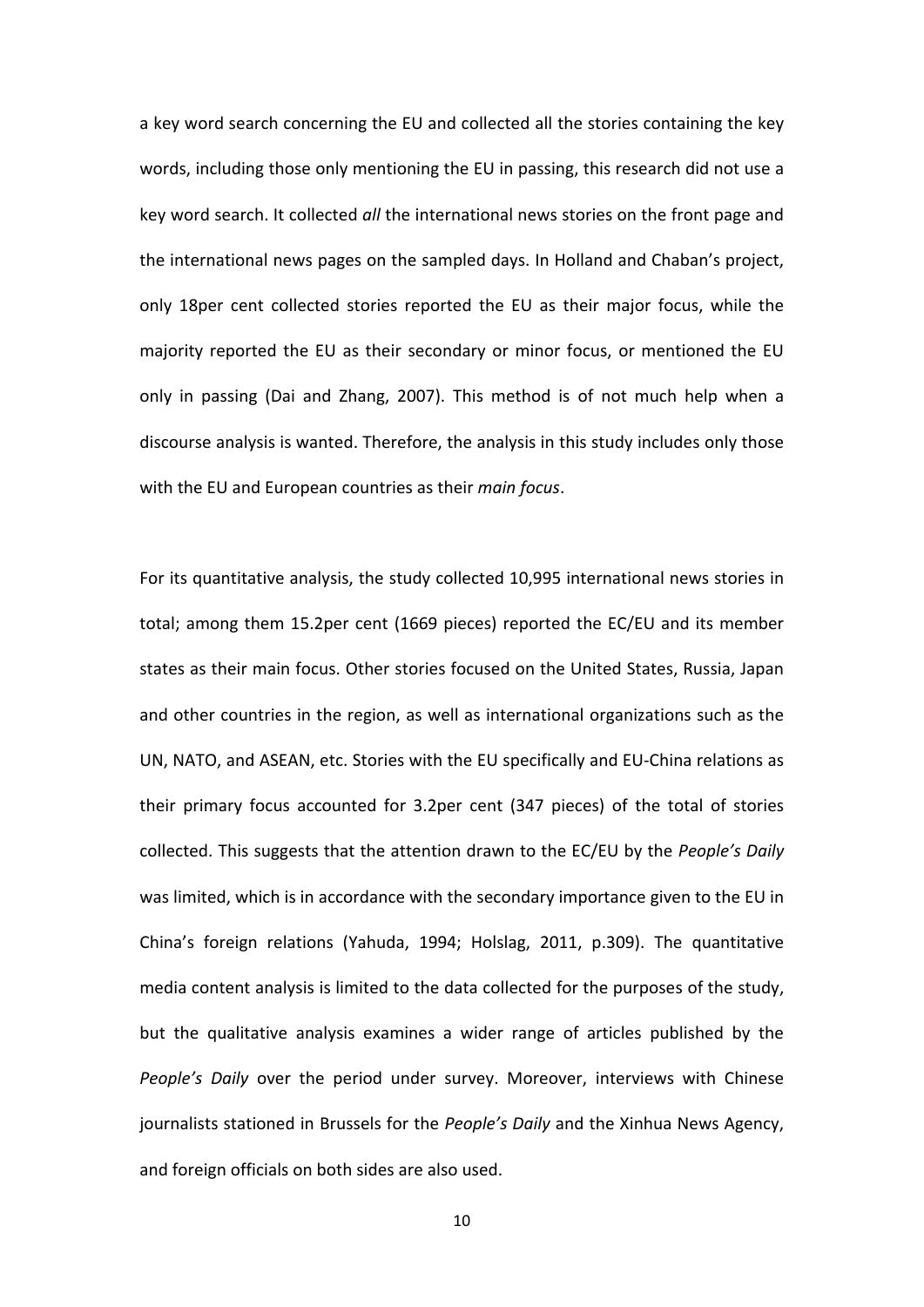The data indicate that in China's most authoritative newspaper the EU has low visibility. This conforms to the findings from the China data in the 'EU through the eyes of Asia' project (Dai and Zhang, 2007), even though the two used different methods of data collection. However, the changing volume of news stories concerning the EU and EU member states in this longitudinal study reveals that, although the overall visibility of Europe (excluding Russia) declined over time, the presence of the EU remained relatively stable. This means that the proportion of EU stories to the total of stories on Europe increased, indicating the growing importance that China attached to the EU. To some extent, this reflects the increased expectation overall that China holds of the EU as a whole (Figure 1). In the next section, I analyse how China's 'reflexive expectations' of the EU are reflected in the *People's Daily* reports over time.

[Figure 1 about here]

### **Reflexive expectations of the EU as a pole in a multi-polar world**

As early as November 1990, the *People's Daily* reported that over 50 Chinese experts in European Studies from academia and governmental institutions had gathered together in Beijing to discuss the structure of Europe after the unification of Germany and the future development of the EEC. Most experts in the conference agreed, according to the paper, that the structure of Europe was in transition and the strength of Europe depended on the deepening integration of the EEC. The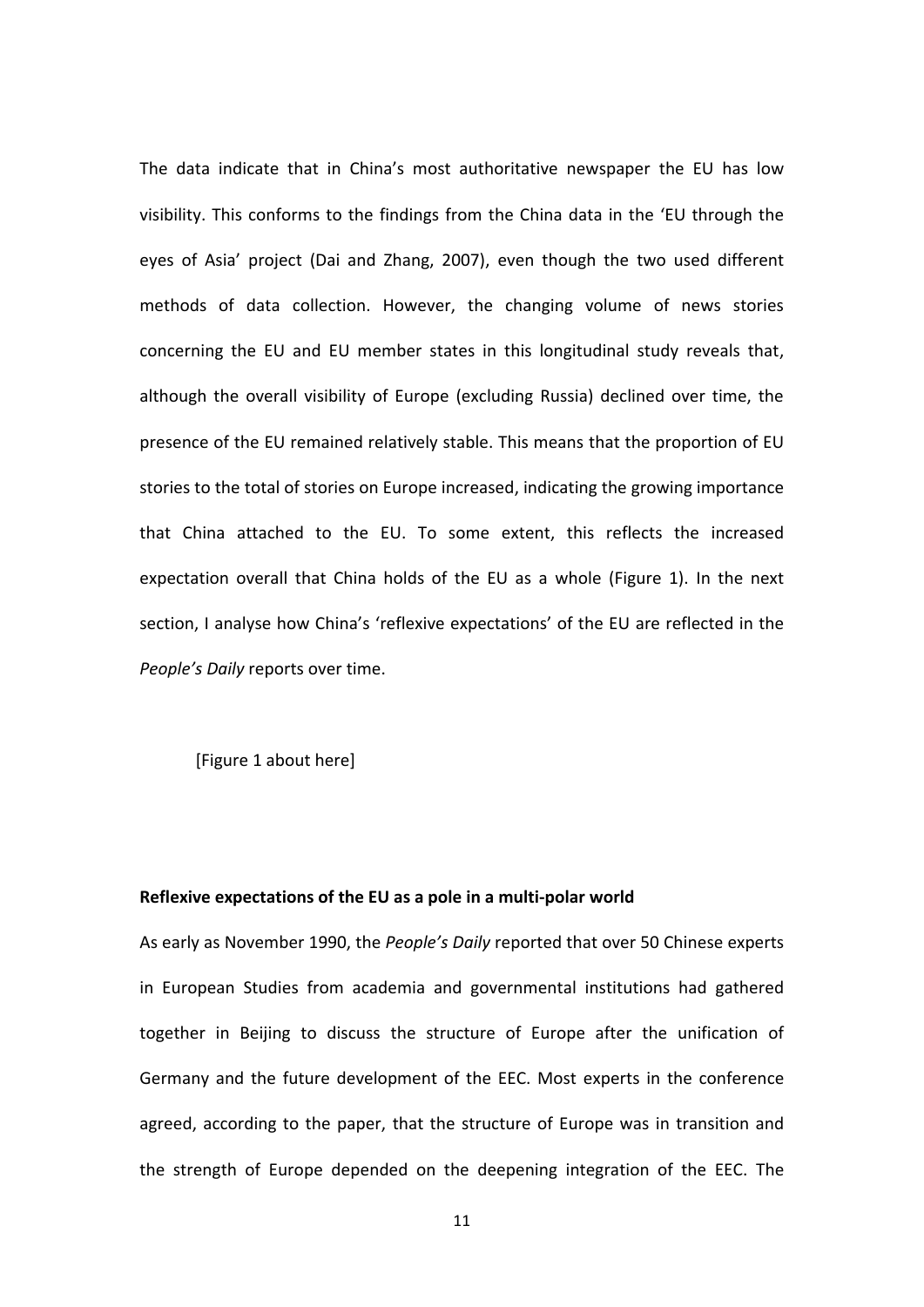experts, it was reported, believed that with the collapse of the Yalta system and the weakening of the tension between the two superpowers would mean that the bipolar world structure would become multi-polar and Europe, with its increasing political and economic independence, could be one of the poles (Zhang, 1990). That is, the external environment provided an *opportunity* for a united Europe to become an actor in international politics, and China expected a more integrated and independent EEC to fulfil this role. This report to some extent defines the official Chinese view of Europe in the post-Cold War period. The follow-on reports on the EEC in the *People's Daily* strengthened this view. For instance, the Maastricht Treaty, which was designed to set up the mechanism of a political and economic supranational union of Europe, was salient in the 1992-3 coverage. 31per cent of EU reports in 1992 and 22per cent in 1993 related to the Treaty. The news stories also reported the difficulties that the Treaty encountered over the referendums in the member states. But the overall discourse stressed that the implementation of the Maastricht Treaty would make possible the *presence* of the EU as an international actor at the institutional level, and this would be the direction that Europe would take.

The search for a multi-polar world order fitted with China's national interests after the end of the Cold War. Following the Tiananmen Square Incident, the achievement of social and economic development and political stability had become the priority for the Chinese government. At the international level, a peaceful and stable international environment was crucial for China's development. China tried in the 1990s to involve itself in the international system through participation in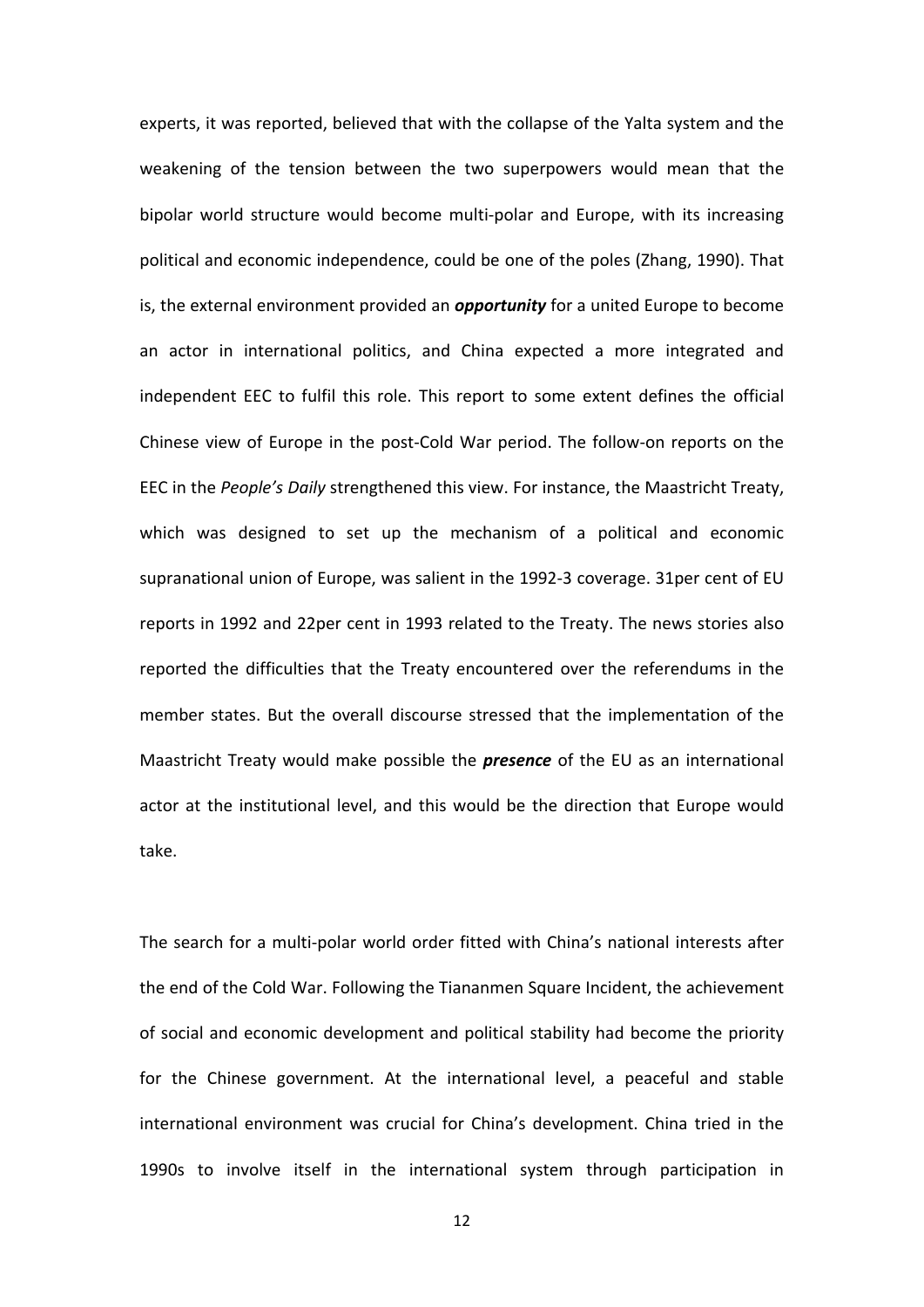international economic, development, trade and financial organizations, such as the General Agreement on Tariffs and Trade/World Trade Organization, the International Monetary Fund, the World Bank and the global private financial community (Lampton, 2001, p.9), though when it began, China was only a passive participant (Qin 2003). However, such involvement has not been easy because of the linkage made by Western countries (particularly the US) between trade issues and China's human rights record (see Copper, 1997; Kent, 1995; Baker, 2002). The US, as China's most significant market, a major investor of capital, technology and management skills as well as the single most decisive shaper and definer of the international system, is regarded as the most important country for China's peace and development in the international environment (Gong, 2004, p.168). The Chinese official line sees the source of international conflict as questions of hegemony and big-power politics and the US as the sole superpower acts like hegemony (Chan, 1999, p.131). For China, a better international order would be a multi-polar world, where it is one pole among others, rather than a world order dominated by the US. In contrast to the EU in Japan's expectation deficit (Tsuruoka, 2008), an integrated EU could in the Chinese leadership's eyes be 'a major force in the world' (China, 2003), which could at some future date join with China in resisting US hegemony.

The expectation of the EU's role as one pole in a multi-polar world shapes the media framing of the EU in two main ways: the EU as an economic power and trade actor and the EU as a political actor. These expectations occupy 39.5per cent and 40.3per cent respectively of the coverage across the 26 years under study. The third largest frames the EU as China's cooperative partner (13.8per cent), a prospect which is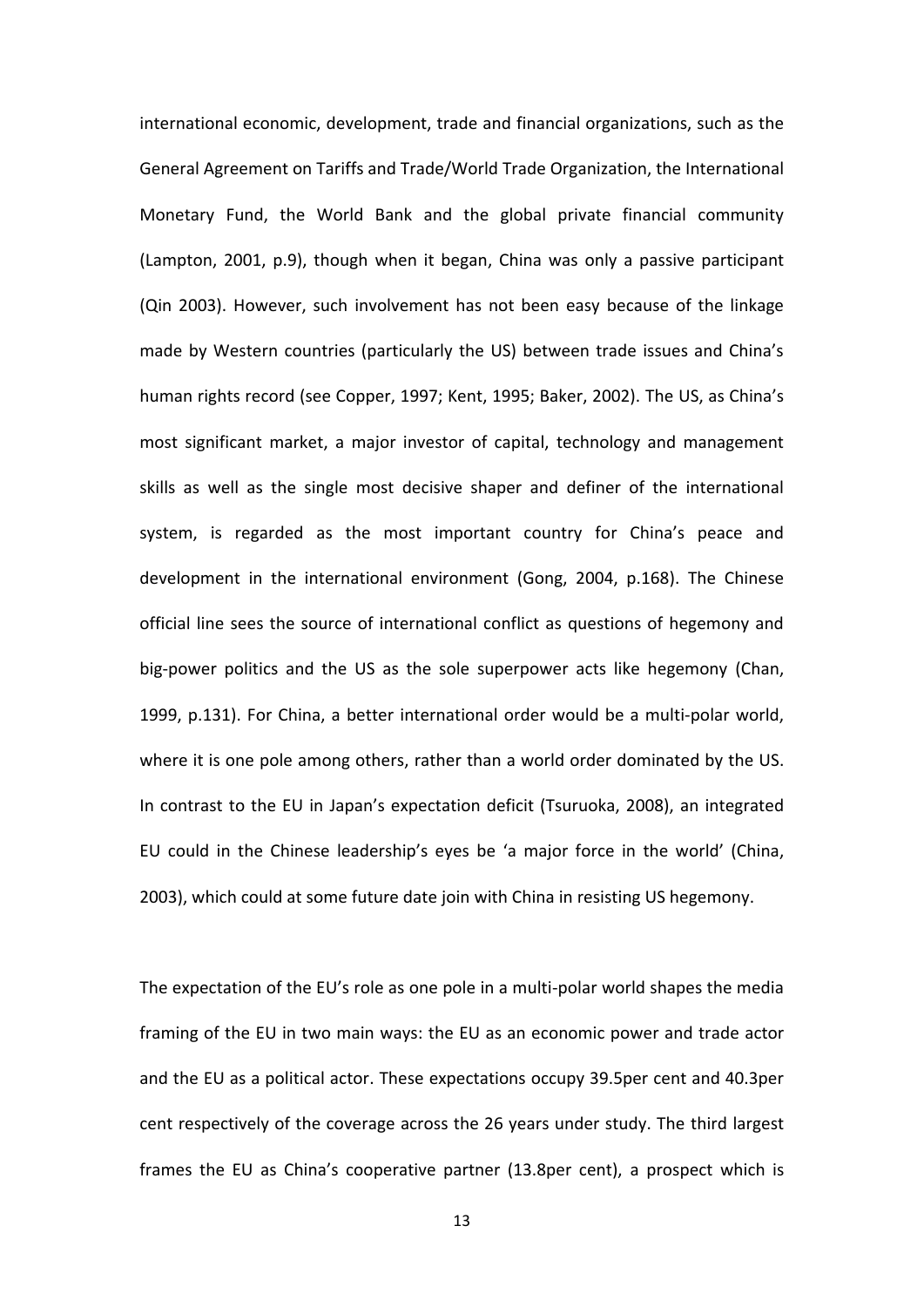discussed in the next section. The rest frame the EU as an environmental actor (3.5per cent), social actor (0.9per cent) and in other roles (2.0per cent). It is worth noting that the political framing of the EU exceeds its economic framing. This may indicate that China has a slightly higher expectation of the EU as a political actor than as an economic one. But this should be examined in more detail by focusing on the tone and discourse of the reporting. Below I examine how China's expectations of the EU's role as an economic power and trade actor and then as a political actor have changed over time, and also how these representations reflect the Chinese government's interests and national identity.

#### *The EU as an economic power and trade actor*

Over the period in question, the tone of the EU economic and trade stories varied greatly. China in the early 1990s did not seem to anticipate a fast growing European economy. The EEC's internal economic situation was reported in a negative tone, with a focus on the high level of unemployment and slow economic growth. This coverage, on the one hand, showed Europe's situation at the time, but, more importantly, the negative framing fitted the propaganda needs of the Chinese government. At first, after the Tiananmen Square Incident, all the new cooperative projects between China and Europe were postponed (Baker, 2002, p.49). The economic links between the two parties decreased, and this was not in the interests of either side. A negative media image of the European economy at the time would have been helpful: it might have calmed China's instability after the 1989 turmoil, particularly in a context in which the 'Chinese government takes economic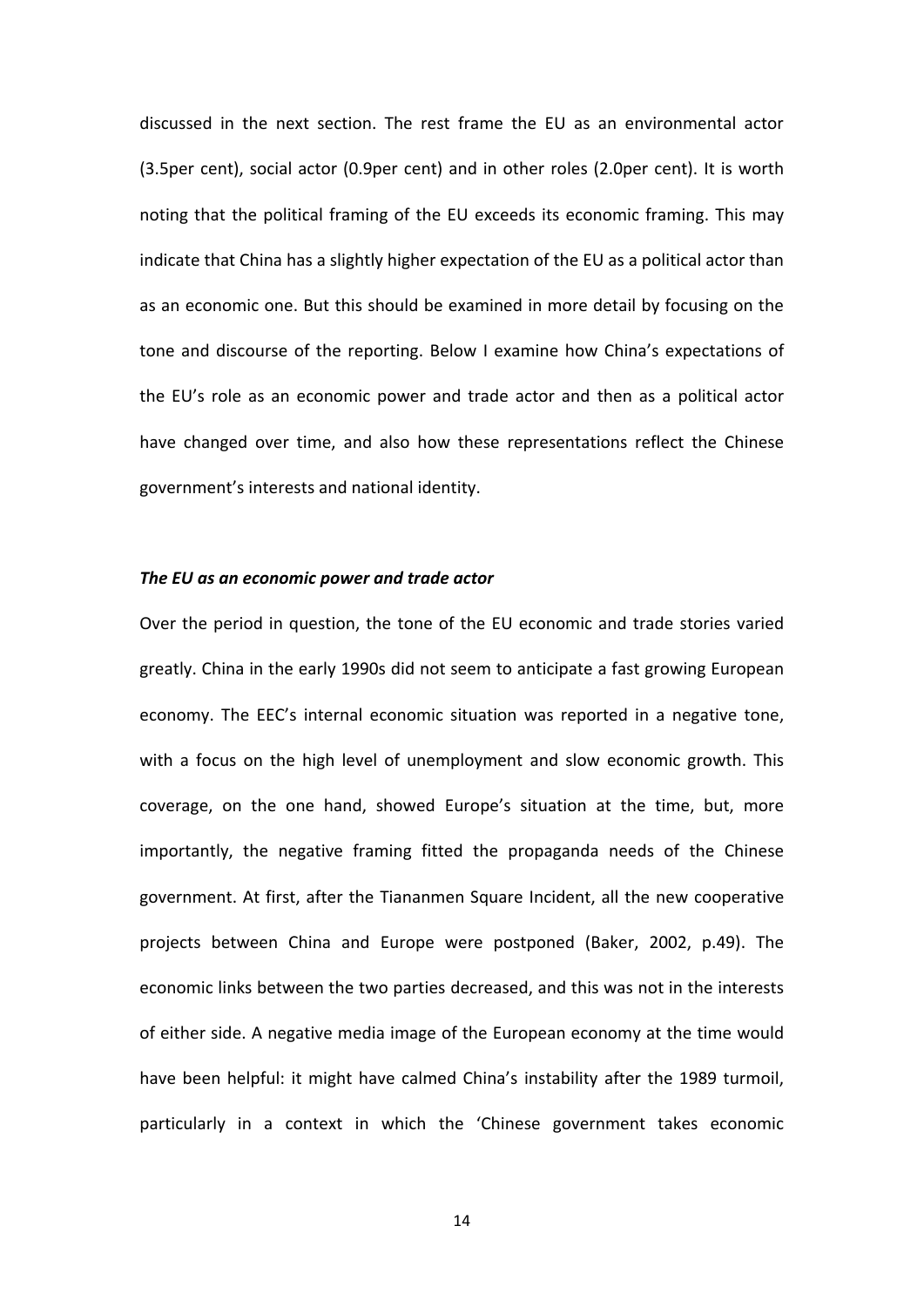construction as the central task of the whole country and makes reform and opening up one of its basic state policies' (Ong, 2002, p.23).

Nevertheless, China expected to see the EU strengthened as an economic power and trade actor as a result of its successful economic integration. News stories about the creation of Europe's single market and European Economic Area (EEA) adopted a positive tone; and more than two-thirds of them spoke highly of the launch of the Euro. The *People's Daily* regarded the new currency as a symbol of the success of European economic integration, which, as the reports emphasized, would lead the EU to be the most powerful economic entity in the world. The launch of this unitary currency was not only reported as a crucial step in the development and integration of the EU *per se* (Liu and Yang, 1998), but more explicitly was expected to be of significance to the structure of the international finance system and to challenge the hegemony of the US dollar in the international financial market (See, Zheng and Zhang, 1999; Yao 2002). This expectation has continued and still guides China's holdings of foreign reserves. China, the world largest holder of foreign reserves, has between one-fifth and one-third of its currency portfolio in Euros, according to estimates, though the greatest share, between half and two-thirds, is in US Dollars (Hu, 2010, pp.8-9).

The expectation that the Euro would play a greater role in the world's financial markets faded during the 2008-9 global financial crises, most of all when it came to the Eurozone sovereignty debt crisis. The inconsistency of financial policies among member states was seen to weaken the EU's economic *capability*, whilst in the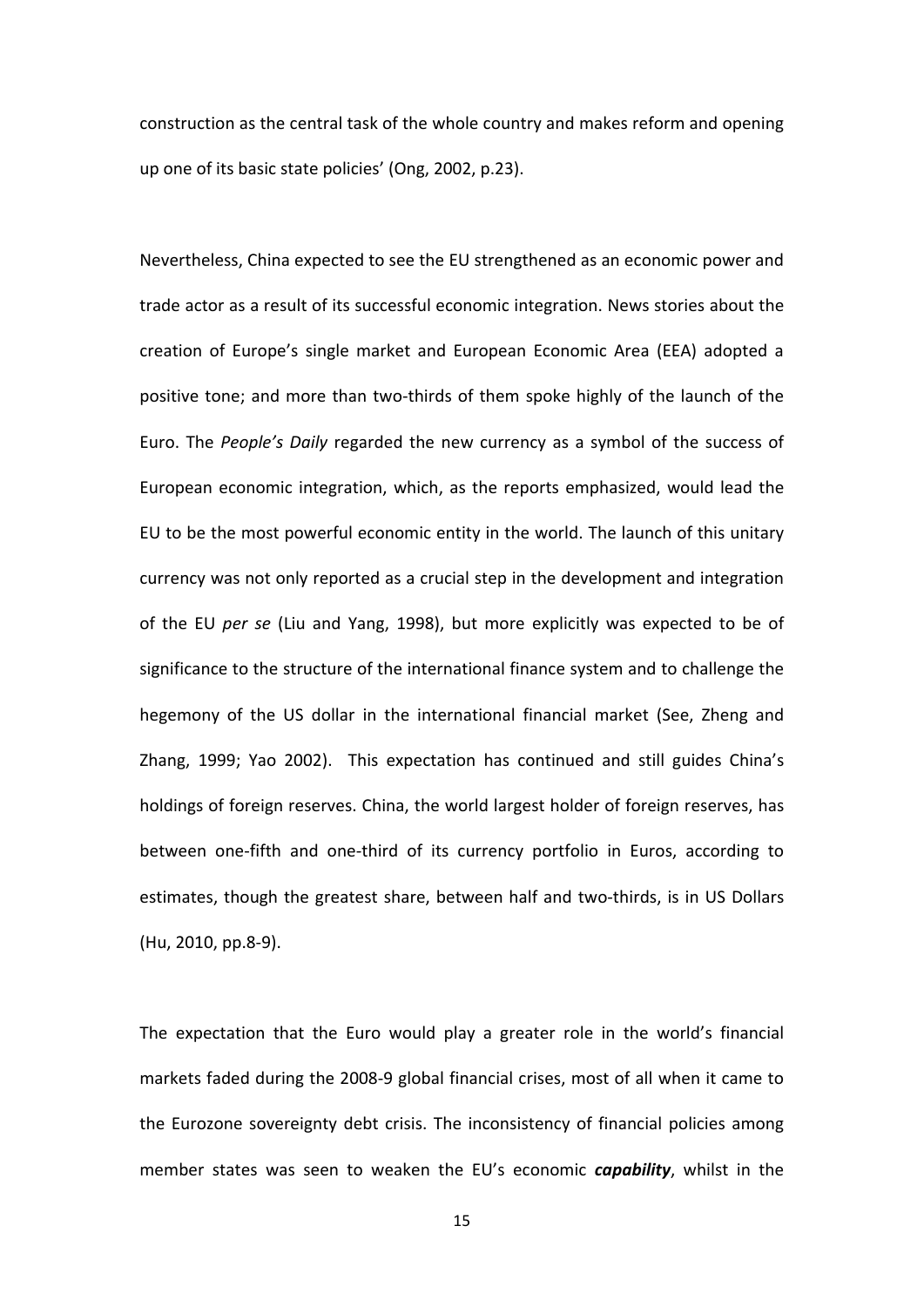meantime China itself rose as the world's second largest economy. The discourse about the EU's economic *presence* changed. Although the EU was still seen as an influential and powerful trading bloc for China and the world as a whole, the *People's Daily* gave the discourse a negative tone after 2008 (Figure 2).

[Figure 2 about here]

Nonetheless, we can see from this newspaper's coverage that China expected the EU to recover its economic buoyancy; it had confidence in the currency and the EU's *capability* to resolve the debt crisis. This crisis was presented only as a problem *within* the EU, not affecting its international role. The EU's various efforts to solve the problem were highly visible in the news. In some accounts, the attitude to the issue tended to be positive. This is shown from their headlines; for instance, 'Coordinating economic policies is fundamental' (Liu, 2010), 'Harmony and unity bring security' (Gu, 2010), 'The EU: first ensure stability, then seek development' (Liu et al, 2010), and so on.

## *The EU as a political actor*

Among all the news stories concerning the EU's political integration, most coverage adopted a positive or neutral tone with only 10.3per cent negatively reporting the debates, arguments and negotiations accompanying the process. For the most of the time since 2001, the EU has represented a political story. This has changed only in the last five years when the focus has been on the Eurozone crisis (Figure 3). The positive media discourses about the Maastricht Treaty, the Amsterdam Treaty and the EU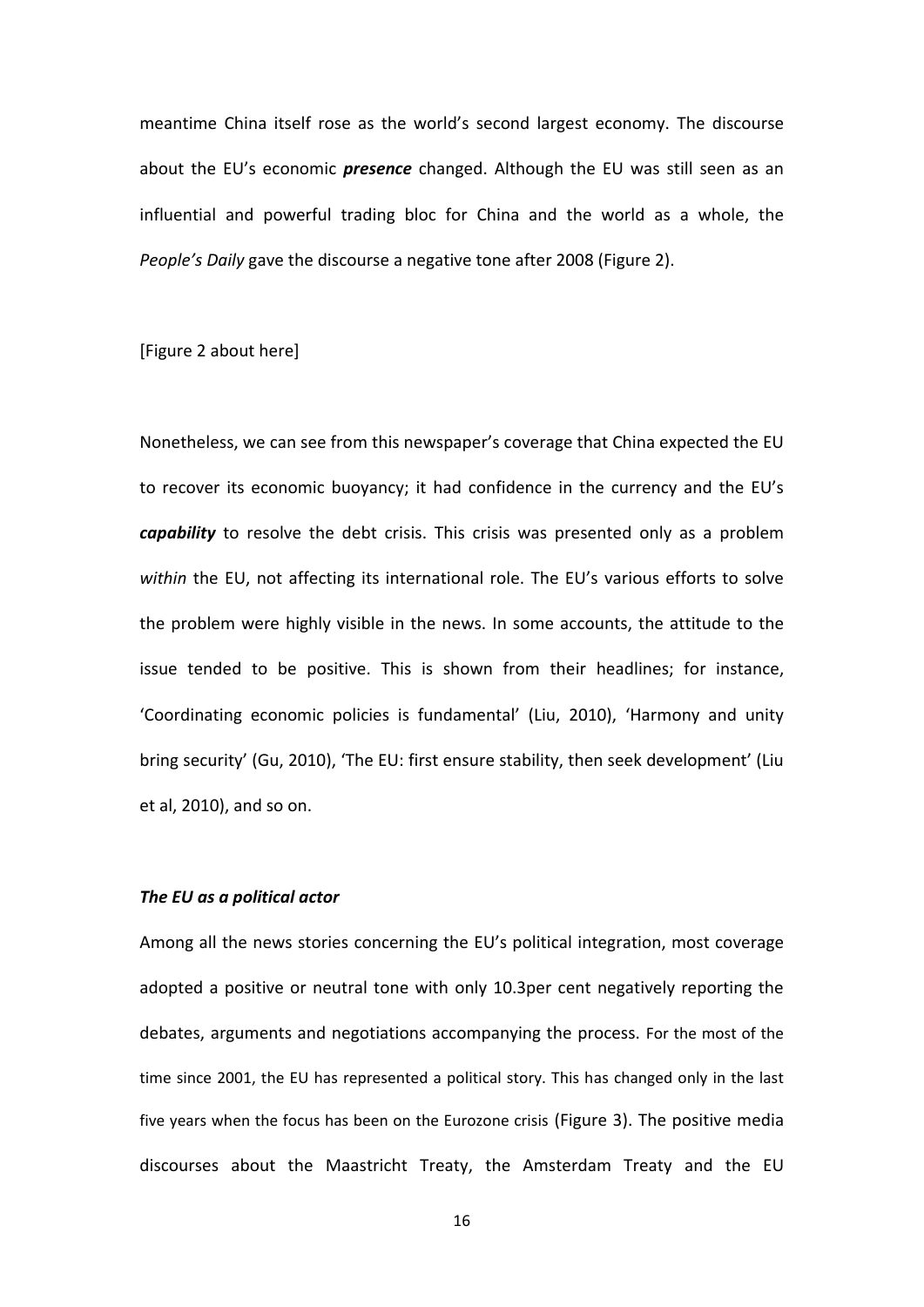enlargements portrayed the EU as a developing political union, indicating that internal political integration would strengthen the EU's *opportunity* and *presence* as a player in international politics. China had hopes, too, that the EU's *capability* would qualify it for this role. As a Chinese scholar declared, 'The enlargements of the EU give it new expectations in forming the world order' (Huo, 2004, p.50).

#### [Figure 3 about here]

From Bosnia-Herzegovina to Chechnya, from Kosovo to Palestine-Israel, from Iraq to Iran, from Libya to Syria, the EU has been highly visible in the news reporting. Positioning the EU as one pole in a multi-polar world, the framing of the EU as a political actor illustrated China's expectation of the EU's *capability*. Not only could the EU's voices frequently be heard, but, more explicitly, the newspaper tended to emphasize the EU whenever it took a different approach from that of the US, while still recognising that they were allies. Stories such as 'Western Countries Oppose US Cuba Sanction' (Xu, 1995), 'Situation in Kosovo: EU Criticizes US to Exaggerate the Crisis' (Zheng, 1998), 'Protocol: EU Asks US to Keep Promises' (Zhou and Zheng, 2001), and 'Latin America-EU Summit: Condemning US Solders' Prisoner Abuses' (Xu, 2004) suggested that China expected the EU to play a different role or to counterbalance the US, albeit to a limited extent, in international politics. 'Strategically, China wants the EU to be more powerful and integrated so that it can become a pole in the world, even though this might not necessarily mean that China and the EU would become politically closer,' said an EU correspondent at the Xinhua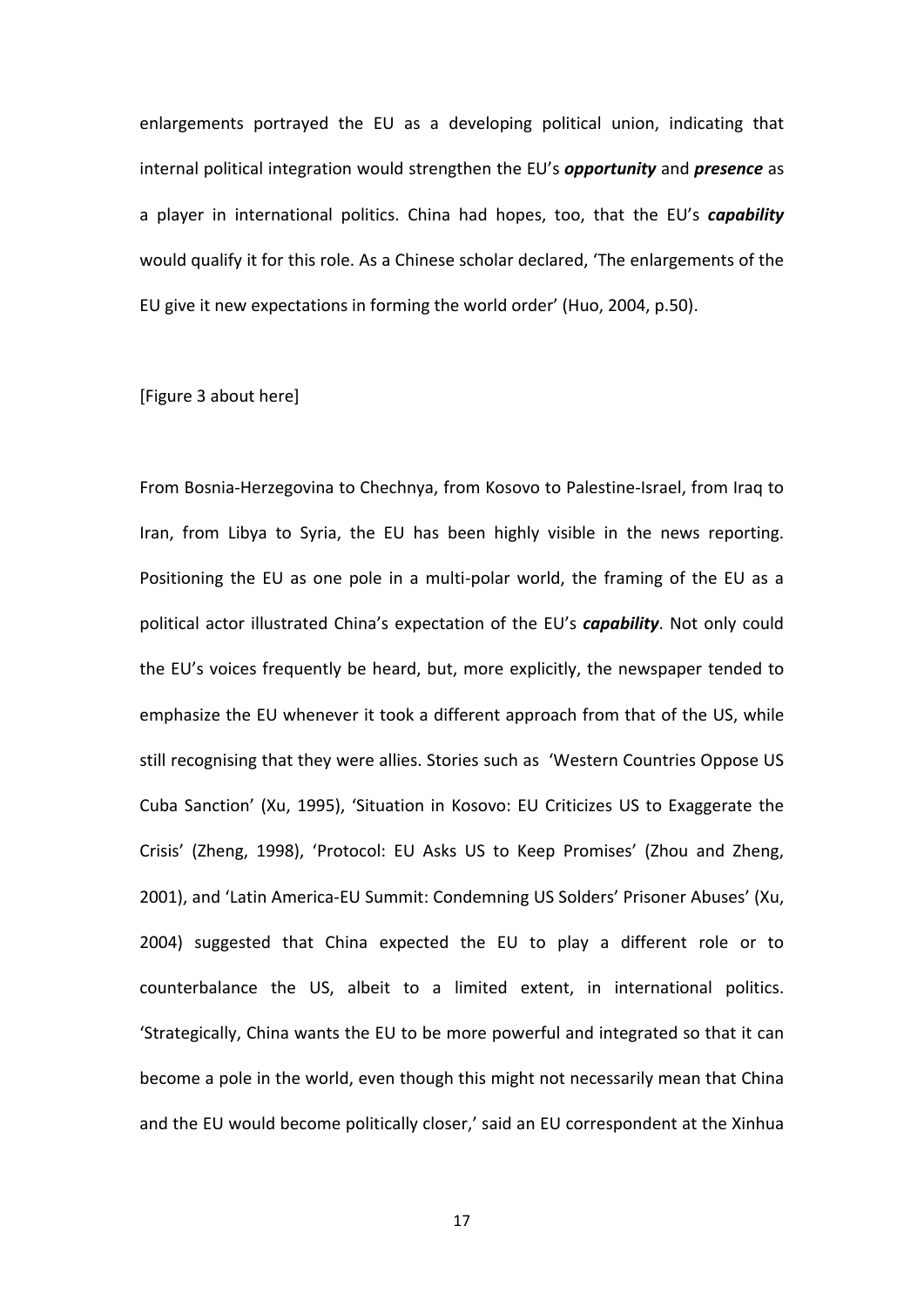News Agency. He continued: 'However, a powerful EU can dismantle the power of the US in the world.'<sup>3</sup>

Nonetheless, expectations of actorness are not the same as the effectiveness of actorness. In these stories, the EU had been represented as an *active* player rather than an *effective* player. The *presence* of the EU was often seen as weakened by the lack of consensus among the member states, resonating with Hill's CEG (1993) and Toje's consensus-expectation gap (2008). Although the EU's visibility in international affairs was high, China started to doubt its *capability* and the expectations declined steadily. The media coverage focused mainly on the EU's visibility, especially on the occasions when the EU's voices were shown to be different from those of the US, but China had low expectations of its effectiveness (see, Xu, 1995; Zheng, 1998). After the Lisbon Treaty, the most visible face of the EU even changed from the EU 'foreign minister' Ashton's to the German Chancellor Merkel's (Zhang and Loke, 2011) in the Chinese media representations of the EU.

Furthermore, the 2004 EU enlargement was much more intensively covered than the two earlier enlargements had been, with more background information, in-depth analysis and editorials. The *People's Daily* attached more significance to its political role in advancing the peace and stability of the continent than to its significance in economic terms. It believed that the EU would become a new peace-seeking power in the world. An editorial stated that 'The countries belonging to two former oppositional military blocs are now able to sit at the same table to discuss their

**.** 

<sup>3</sup> Personal interview, 6 July 2007, Brussels.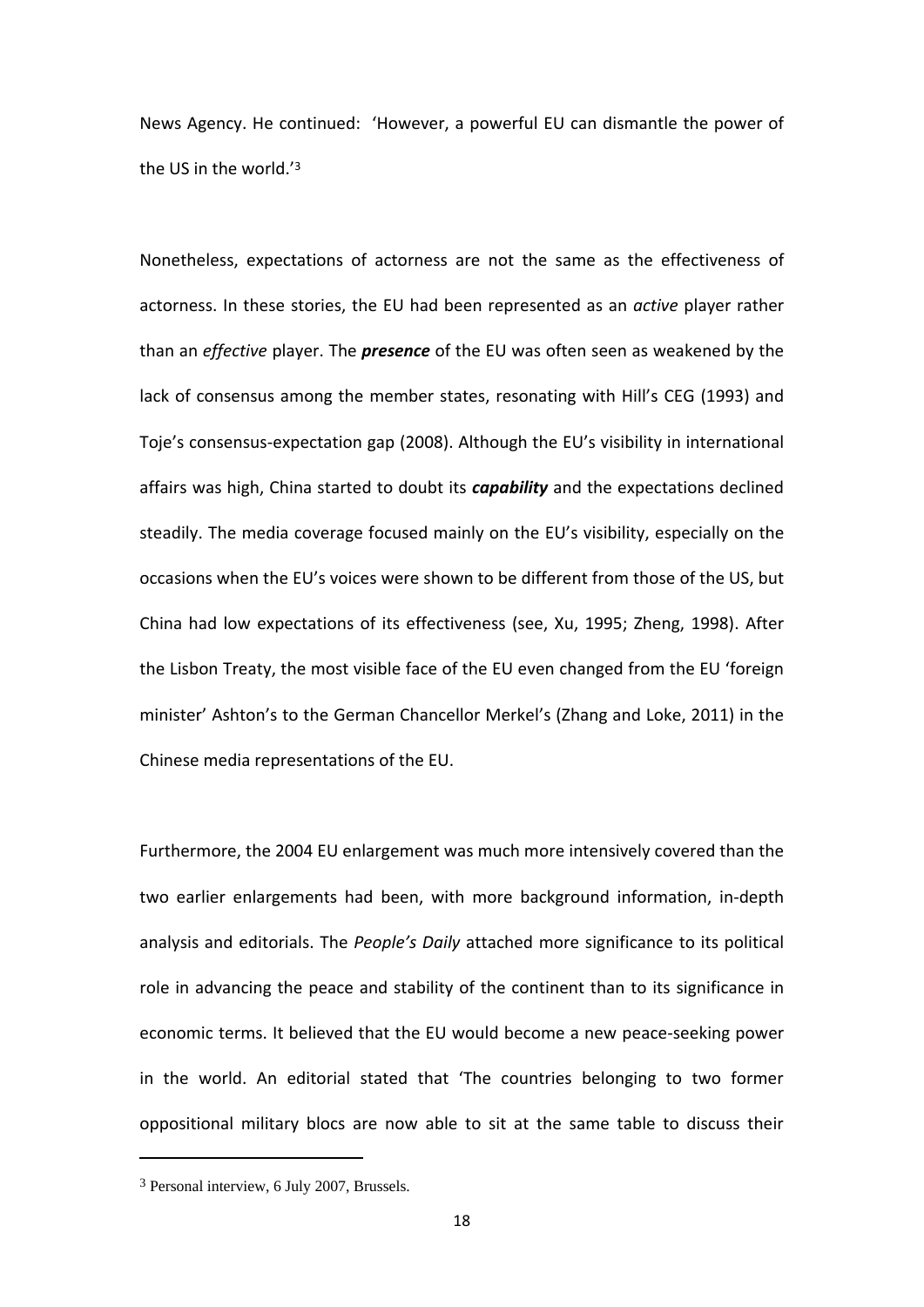cooperative development. This is the biggest "political benefit" for the two sides.'(Yao, 2003)

Nevertheless, the media discourse does not show greater Chinese expectations that the EU would become a stronger or greater actor from its increased number of member states. Only in a long term was enlargement seen as a good way for the EU to function as one pole in a multi-pole world (see, Editorial, 1994; Tang, 2000; Yao, 2003).

## **Reflexive expectations of the EU as a partner**

Since 1988 the EU has been presented in the *People's Daily* as China's cooperative partner, when the two built up their partnership (European Commission 1998). In general, this type of framing is prominent in the coverage and closely linked with the development of, and changes in, the relationship of the two. The media discourse shows that expectations of the EU as a friendly and effective partner of China had been growing along with the fast and positive development of their bilateral relations. It reached a peak in 2003, when China published its first EU Policy Paper, as a response to the EU's publication of its China policy, which was to establish a strategic partnership with China in September of the same year. This intention began to wane in 2006.

Guided by its strategy of 'cooperative security' [*Hezuo anquan*] as a national interest and implementing it in its diplomatic activities, China sought to expand its relations, particularly in respect of economic policy, with countries that could help it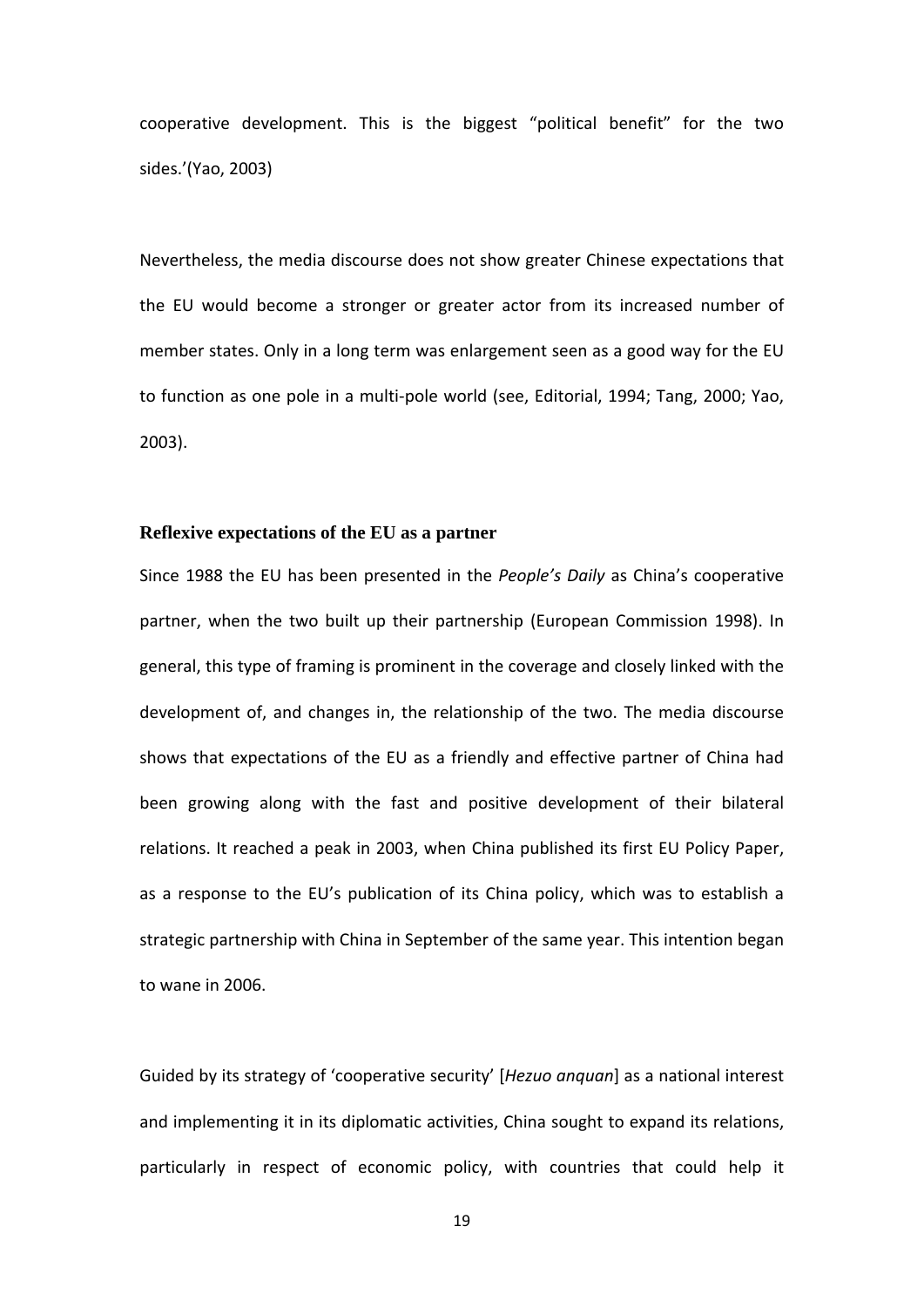modernize quickly during the 1990s (Liu, 2006, pp.33-4). Not only are the economies of China and the EU essentially complementary to each other, but there are no regional conflicts between the two sides, and no complications touching on the issue of Taiwan. China regarded the EU as an ideal alternative to Japan or the US, putting it in a good position to establish favourable trading terms (Klein, 1998, p.135). The fast upgrade of relations with China in EU's external relations between 1995 and 2003 also nurtured China's expectations of this 'full partnership' (China, 2003) as one that might be truly strategic.

Apart from stories of the EU's condemnation of China's human rights record and trade disputes, 85.7per cent of the bilateral relations stories adopted a neutral or positive tone. They included accounts of bilateral economic and trade relations, speeches by authorities, reciprocal official visits and environmental, technological and information co-operation between the EU and China. 'Because Sino-EU relations are very well developed', a senior editor in the International Department of the Xinhua News Agency explained, 'we usually report the EU in a positive way. A story with a very negative tone will be killed.'<sup>4</sup>

From 1989 to 2005, bilateral economic and trade relations, as well as cooperation on various projects, are the two largest groups in the coverage of EU-China relations (Figure 4). This reflects the *presence* of the EU acting as China's partner. In economics and trade, since 2004 the EU has become China's largest trading partner and China has become the EU's second largest (after the US). On the environment,

**.** 

<sup>4</sup> Personal interview, 4 August 2006, Beijing.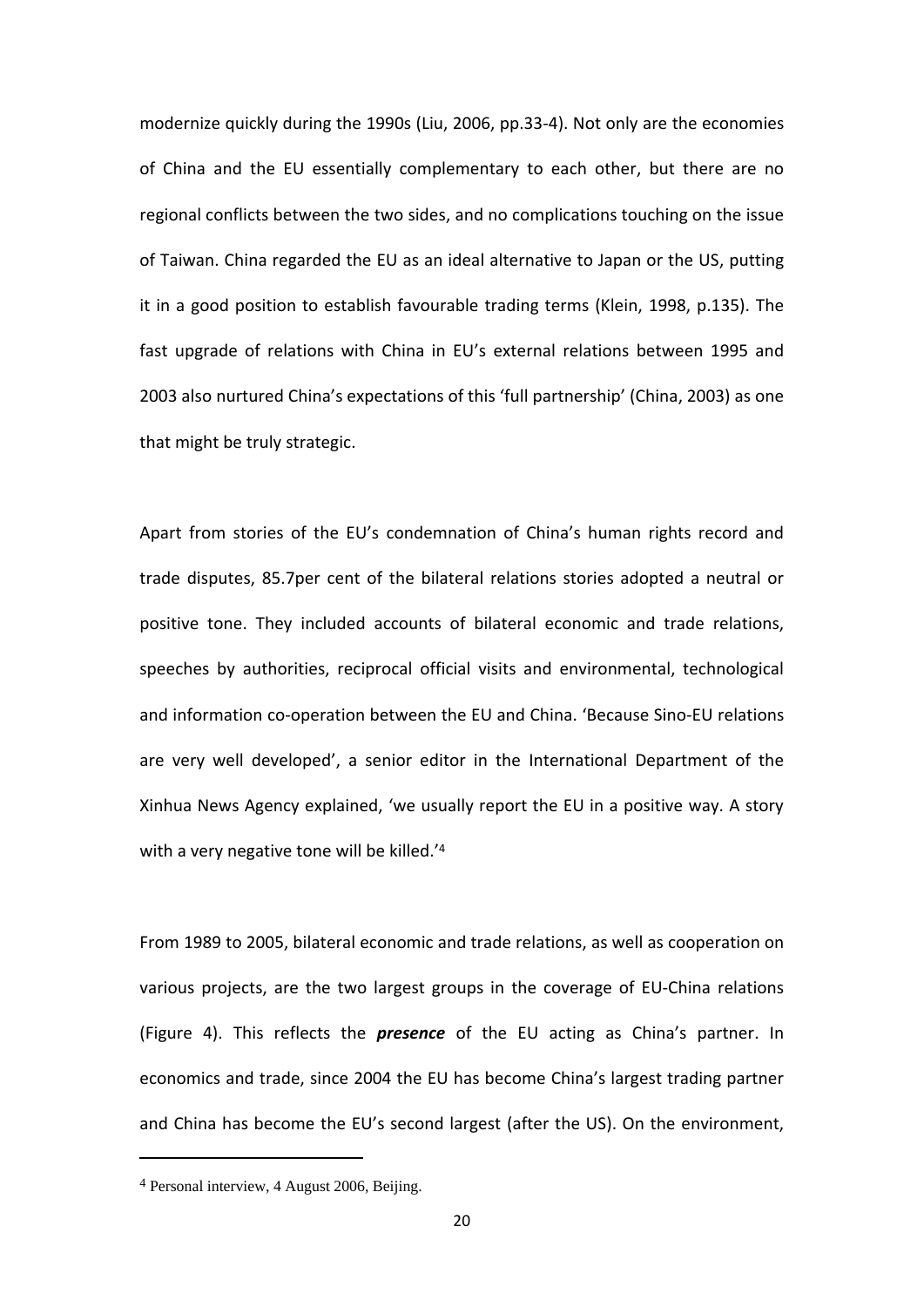the EU has since 2007 become the biggest buyer of Chinese Certified Emission Reduction. The EU funded some of the Clean Development Mechanism (CDM) projects in China - by September 2011, 45.96per cent of all registered CDM projects.<sup>5</sup> In science and technology, the EU is China's top technology supplier. For instance, the Galileo cooperative plan is treated by China as the 'aircraft carrier' of the scientific and technological cooperation between the two sides (China, 2003). The newspaper gave extensive coverage to this cooperation and stressed that 'China is the first country outside the European Union that has signed this applied project contract with the EU and this is also the biggest external scientific and technological cooperation project that China has ever had'(see, Lv; 2003; Wu, 2005; Lv, 2005). In reporting EU-China co-operation, the news stories have sometimes given detailed information about the projects, sometimes described the cooperative progress and sometimes praised the achievements. The messages sent from the media discourse were that the EU and China had established cooperative partnerships in a great many fields and in numerous cooperative projects; both sides were reported as pleased with the outcomes and benefiting from the cooperation. In the meantime, although friction and disputes have increased since 2005 with the increase of the trade deficit in China's favour, the coverage of this negative aspect has been minimized.<sup>6</sup>

# [Figure 4 about here]

<sup>5</sup> [http://cdm.ccchina.gov.cn/web/NewsInfo.asp?NewsId=5582,](http://cdm.ccchina.gov.cn/web/NewsInfo.asp?NewsId=5582) Accessed on 30 September, 2011.

<sup>6</sup> Personal interview with a correspondent for Xinhua News Agency based in Brussels, Brussels, 1 July 2007.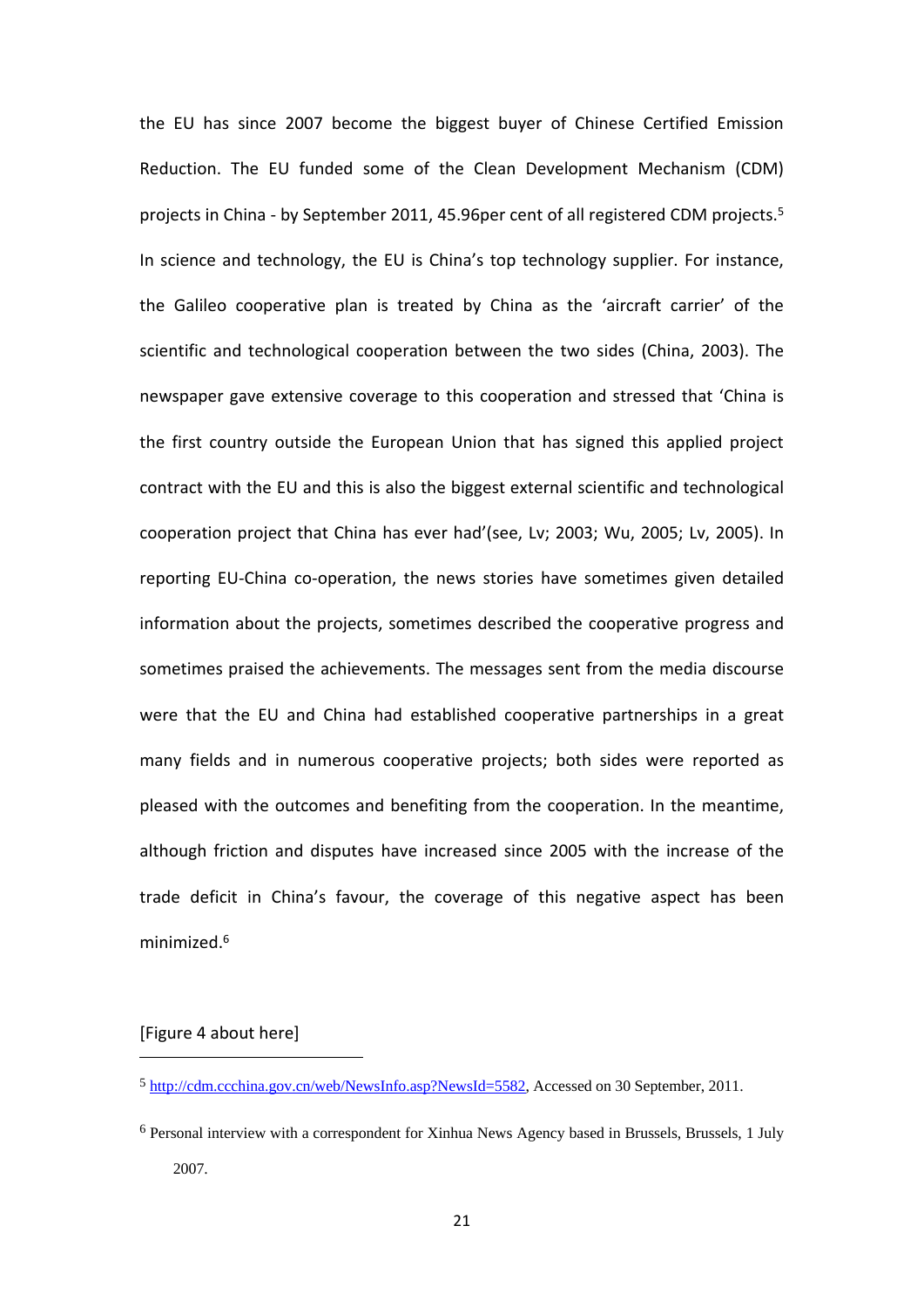In 2006, the EU published the most recent statement of its policy toward China, entitled 'EU-China: Closer Partners, Growing Responsibilities'. From the Chinese officials' point of view, the EU's tone toward China seems to have changed. It was not as friendly and cooperative as it had been in the EU's previous policy papers.<sup>7</sup> China did not respond by issuing a new policy paper, as it did in 2003, which was something of a disappointment to the EU.<sup>8</sup> Equally, China was disappointed at the EU's negative responses to the two requests that China made in its first EU policy paper, one, in particular, to lift arms embargo against China and one to grant China full market economic status. The arms embargo issue was covered intensively in the *People's Daily* from 2003, when the issue was publicly raised, to 2006, when China became very disappointed. From the standpoint of the Chinese government, the EU's arms embargo against China symbolized 'political discrimination' and was a 'legacy of the Cold War'; to qualify relations with China as 'strategic', the EU would have had to end the embargo, which put China in the same category as Zimbabwe and Myanmar (AFP, 2005). The pending of this EU decision made the Chinese government further realize the *presence* weakness in the political relations between the two sides as well as the *capability* weakness that the supranational and intergovernmental EU has in speaking with one voice when it comes to external decisions. EU-China relations have not been at a strategic level as they are on paper, and many other factors are stronger than the links between them, such as the

<sup>7</sup> Personal interview with an official in the Mission of the People's Republic of China to the European Union, 19 November 2010, Brussels

<sup>8</sup> Personal interview with a China policy official in the European Commission, Brussels 6 July 2007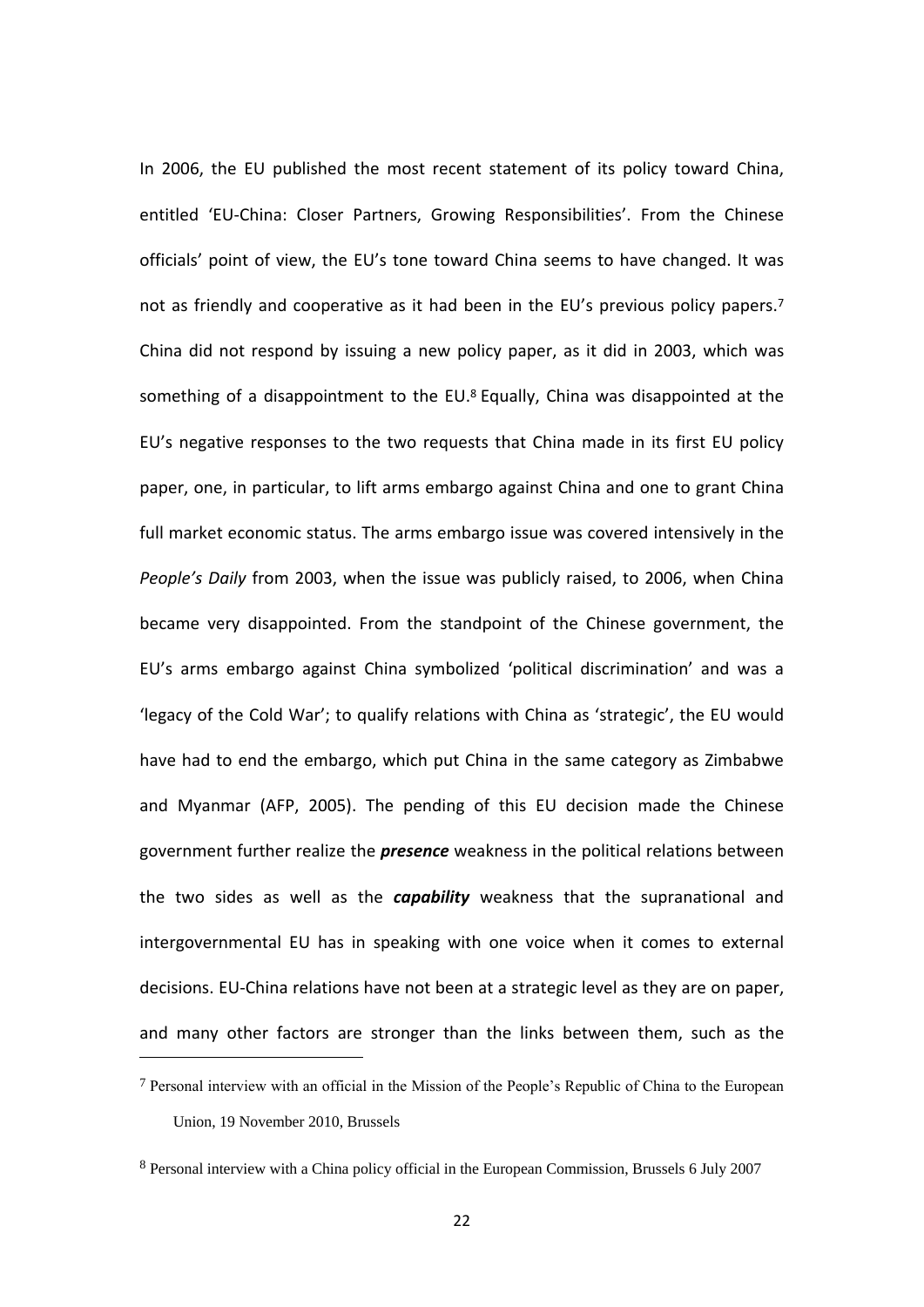member states factor, US factor, human rights factor, and so on. This echoes Holslag (2011, p.310) who says that 'one cannot expect Europe to foster a strategic partnership if it is hardly considered to be a strategic actor.' Even the European side had noticed a decline in China's expectations. 'For some years, China has appeared to believe more strongly in Europe's role as a serious player on the world stage than we do ourselves. It is difficult to believe that this is still true', said Chris Patten (2005).

Disappointed at EU's consensus-expectation gap at the institutional level, China spoke of the importance, when dealing with the EU, of developing bilateral relations with its member states. Since 2006, reports on the European member states as well as official visits and meetings between China and European countries have increased, resulting in a decline of the proportion of EU news since then (Figure 1). During the past five years China's top leaders have visited nearly half the EU member states and bought national bonds of some of the states they have visited, such as Spain, Portugal, and Ireland, to help with their sovereignty debt crisis and deepen economic and trade cooperation with them. The EU has been moved further down in China's ranking as a strategic partner (Chen, 2006). China started to hold a more cautious and realistic expectation of this partnership, particularly with the changes in China and EU's economic might after the financial crisis. For instance, when reporting the Eurozone debt crisis, China was reported to have offered a 'helping hand' to the European partners and the EU countries were said to have '[boarded] the China Express' in order to extricate themselves from a problematic situation (Lai and Zhang, 2013).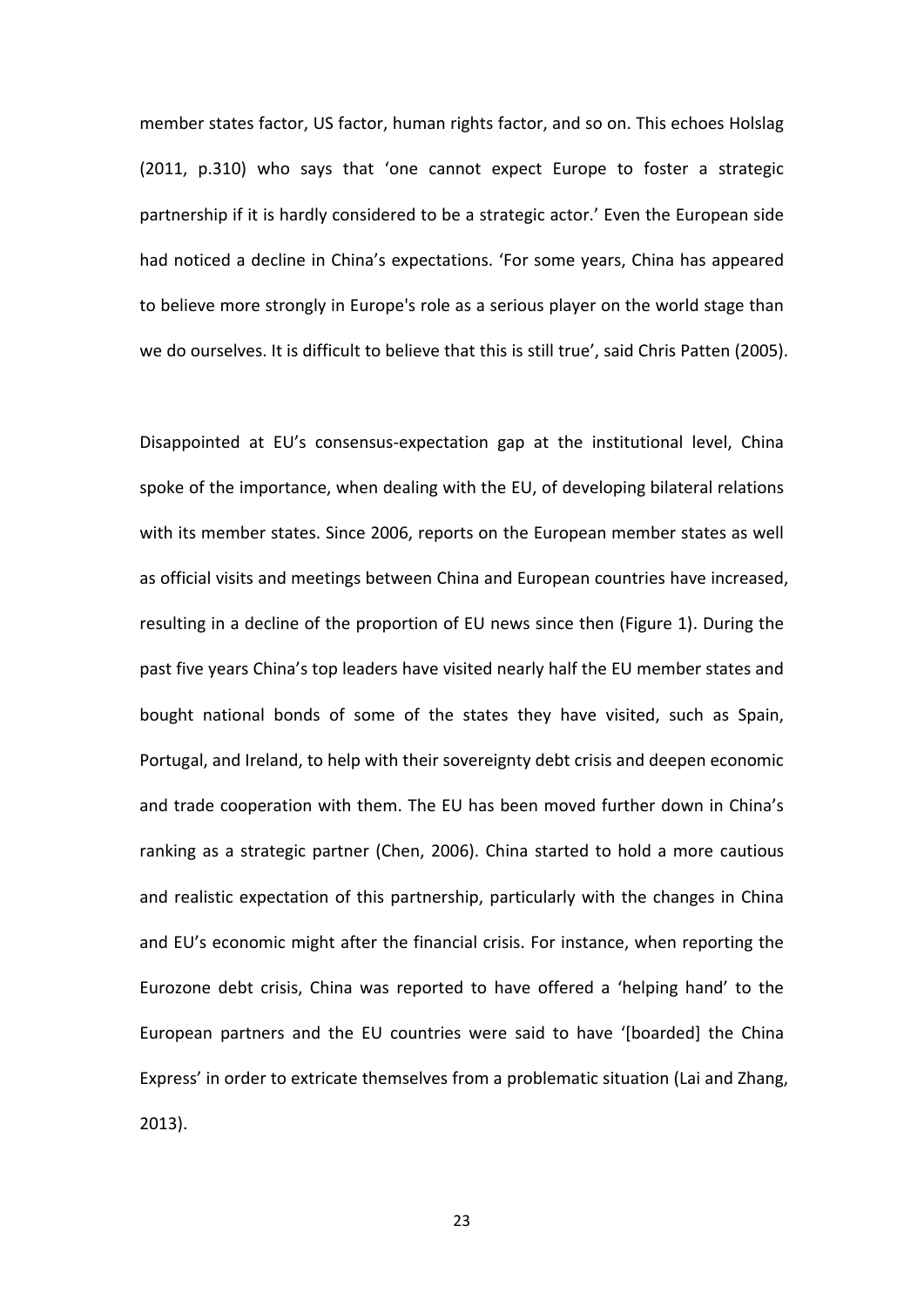### **Conclusions**

This paper has tracked the evolution of China's attitude toward the EU and the EU-China relations. Its aim has been to understand better the relationship since the end of the Cold War. Based on an understanding of the close media-state relations in China, it has advocated linking the news media, particularly the authoritative Party organ newspapers, with foreign relations as a practical way to trace the changes in Chinese attitudes, policy and strategy in its foreign relations. The study demonstrates that, methodologically, analysing media coverage helps our understanding of international relations, particularly with regard to countries with an opaque policy-making process.

Drawing on Hill (1993) and his Capability-Expectations Gap and the Expectation Deficit of Tsuruoka (2008), theoretically, the study developed a notion of 'Reflexive Expectations' in the Chinese government's behaviour, as neither CEG nor ED can be fully and directly applied to the context of the EU's relations with China. At the macro level, China's expectations of the EU have never been in deficit; on the contrary, it expected a united Europe to be a major force in the multi-polar system that China sought. This expectation has continued even though China has noticed the EU's capability gap. At the micro level, China's expectations of the EU's actorness in terms of *opportunity*, *presence* and *capability* have been reflexively constructed. This 'Reflexive Expectation' is determined by the changing of China's national interests and identity, as well as the development and changes in the EU and in bilateral relations. The government's mouthpiece newspaper reflects how those changes shape China's view of the EU and their partnership. During the 26 years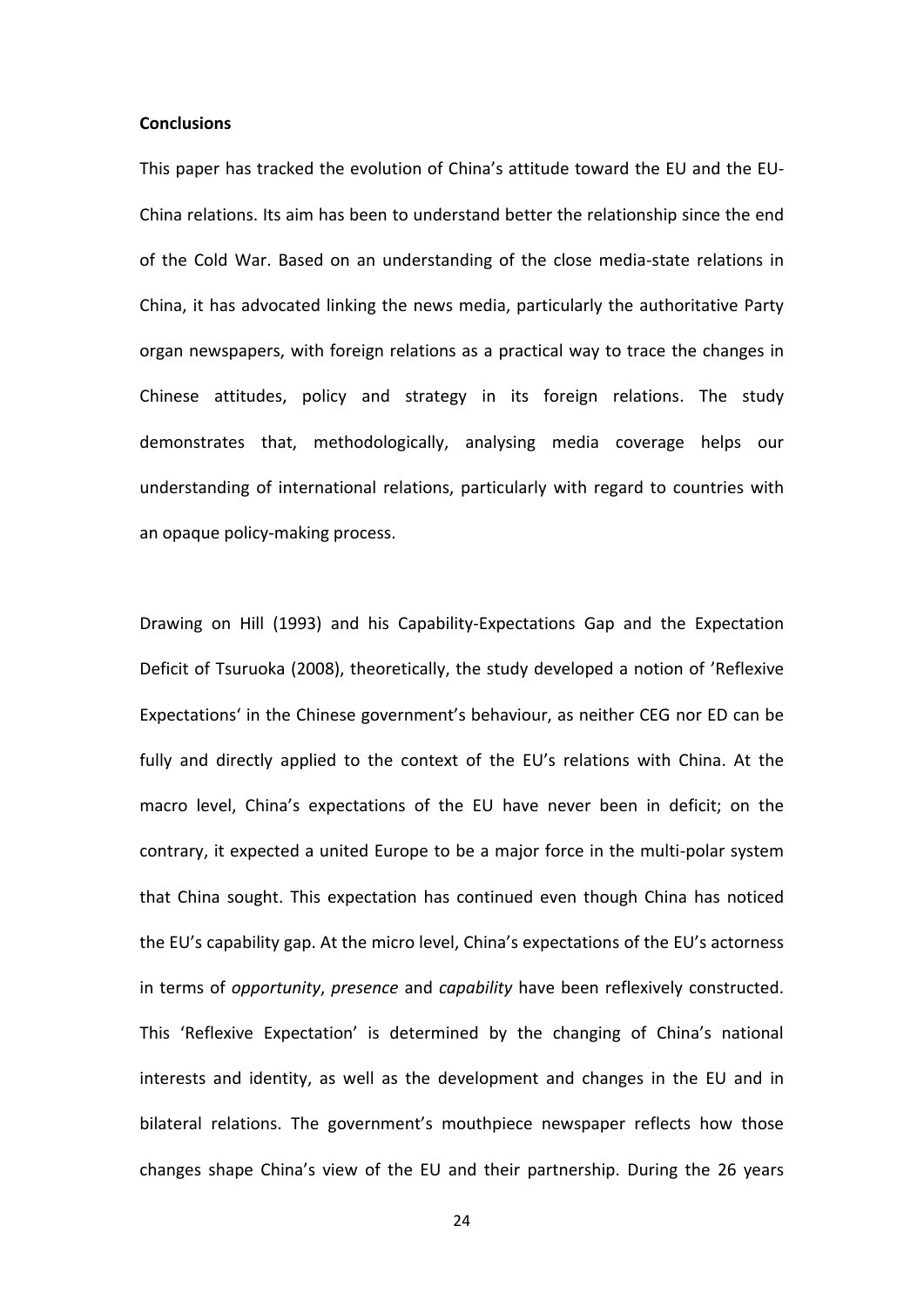under study, the EU's economic and political integration process has been reported frequently and positively as a good *opportunit*y for a stronger EU, though its *presence* and *capability* constrain China's expectations of the EU and the EU-China partnership from time to time. While the world economy was in recession and the Eurozone was in a severe debt crisis, China sailed through the financial crisis. It regards itself as a responsible big country (Li and Xu 2006) and is becoming an active participator in the international community (Qin 2010). This changing domestic and international profile also influences China's expectations of the EU and their partnership.

A decade has passed since the honeymoon of bilateral relations in 2003. The relationship has cooled down and warmed up. In April 2014, China (2014) published its second EU policy paper defining its EU policy objectives in the new era, drawing a blueprint for China-EU cooperation in the next 5 to 10 years and facilitating greater progress in China-EU relations. Where the future of the relationship will actually go depends largely on how they see each other's interests and what expectations they have for foreign relations strategy. It is hoped that looking at it from the perspective of Chinese media analysis will shed some light on the prospect.

### **Bibliography**

AFP (2005) China urges EU to 'trash' arms embargo, *China Daily*, 4 November.

Algieri, F. (2008) It's the system that matters: Institutionalization and making of EU policy toward China. In D. Shambaugh, Sandschneider, E., and Zhou, H. (Eds.), *China-Europe relations: perceptions, policies and prospects* (London: Routledge) pp.65-83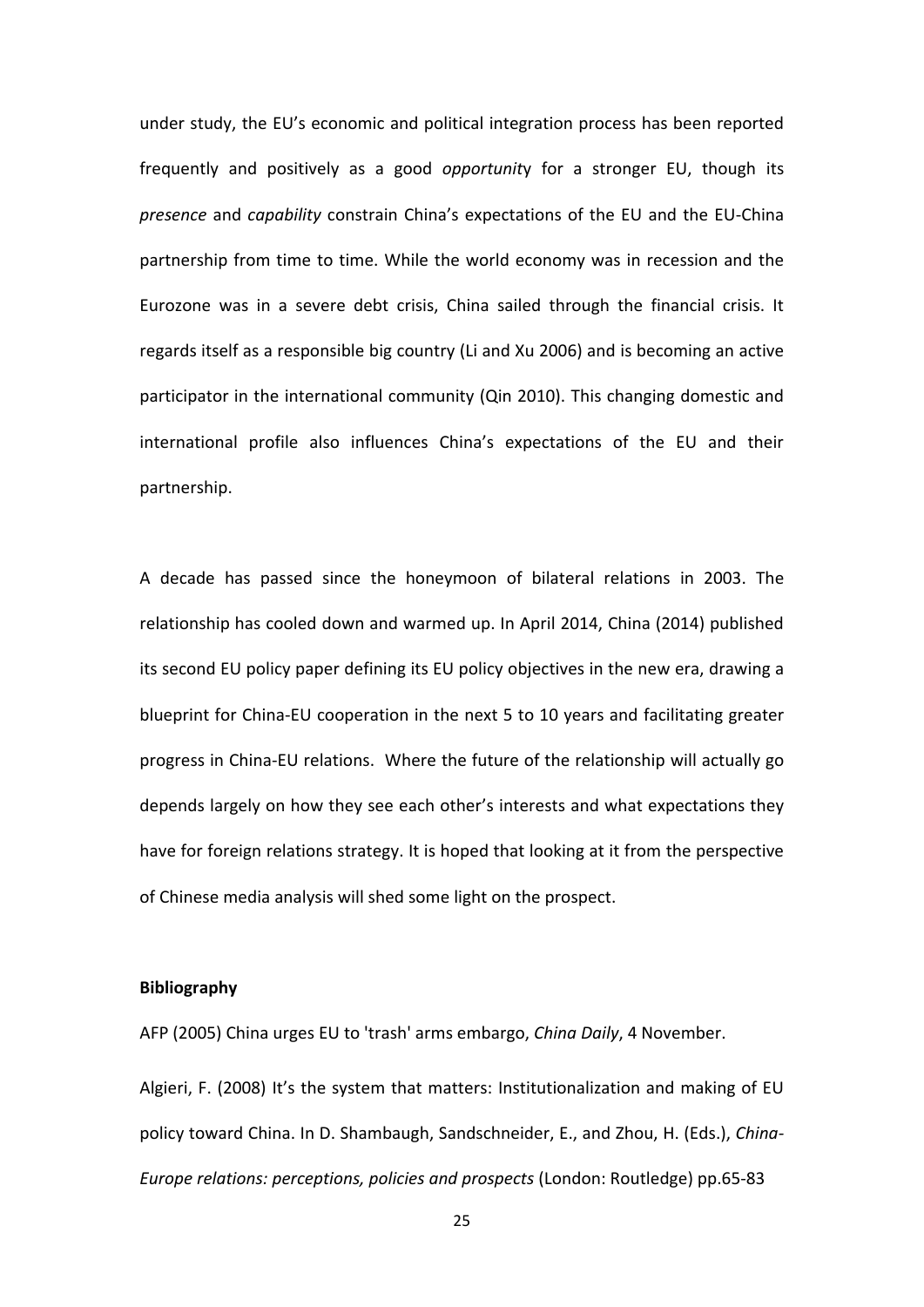Baker, P. (2002) Human rights, Europe and the People's Republic of China. *The China Quarterly*, Vol. 169, pp.45-63.

Bretherton, C., and Vogler, J. (2006) *The European Union as a Global Actor* (2nd ed.). (London: Routledge).

Chan, G. (1999) *Chinese Perspectives on International Relations: A framework for analysis*. (New York: St. Martin's Press)

Chang, W. H. (1989) *Mass Media in China: The History and the Future*. (Ames: Iowa State University Press).

Chen, Z. (2006) EU's Limited Strategic Behavior and Sino-EU Strategic Partnership: The Case of the Arms Embargo [Oumeng de youxian zhanlue xingwei zhuti texing yu zhongou zhanlue huoban guanxi] *International Review [Guoji Guancha]*, 13(5), pp.8- 16.

China (2003) China's EU policy paper, Beijing, 13 October.

China (2014) China's Policy Paper on the EU, Beijing, 2 April.

Copper, J. F., and Lee, T.-l. (1997) *Coping with a bad global image: Human rights in the People's Republic of China, 1993-1994* (Lanham, Md: University Press of America).

Dai, B. (2005) Marching towards mature, healthy, and stable Sino-EU relations [Zouxiang chengshu jiankang wending de zhongou guanxi]. *European Studies [Ouzhou yanjiu]*, No.2, p.73.

Dai, B. and Zhang, S.(2007) EU Perceptions in China, in Holland, M. et al (Eds.), *The EU through the eyes of Asia: Media, public and elite perceptions in China, Japan,*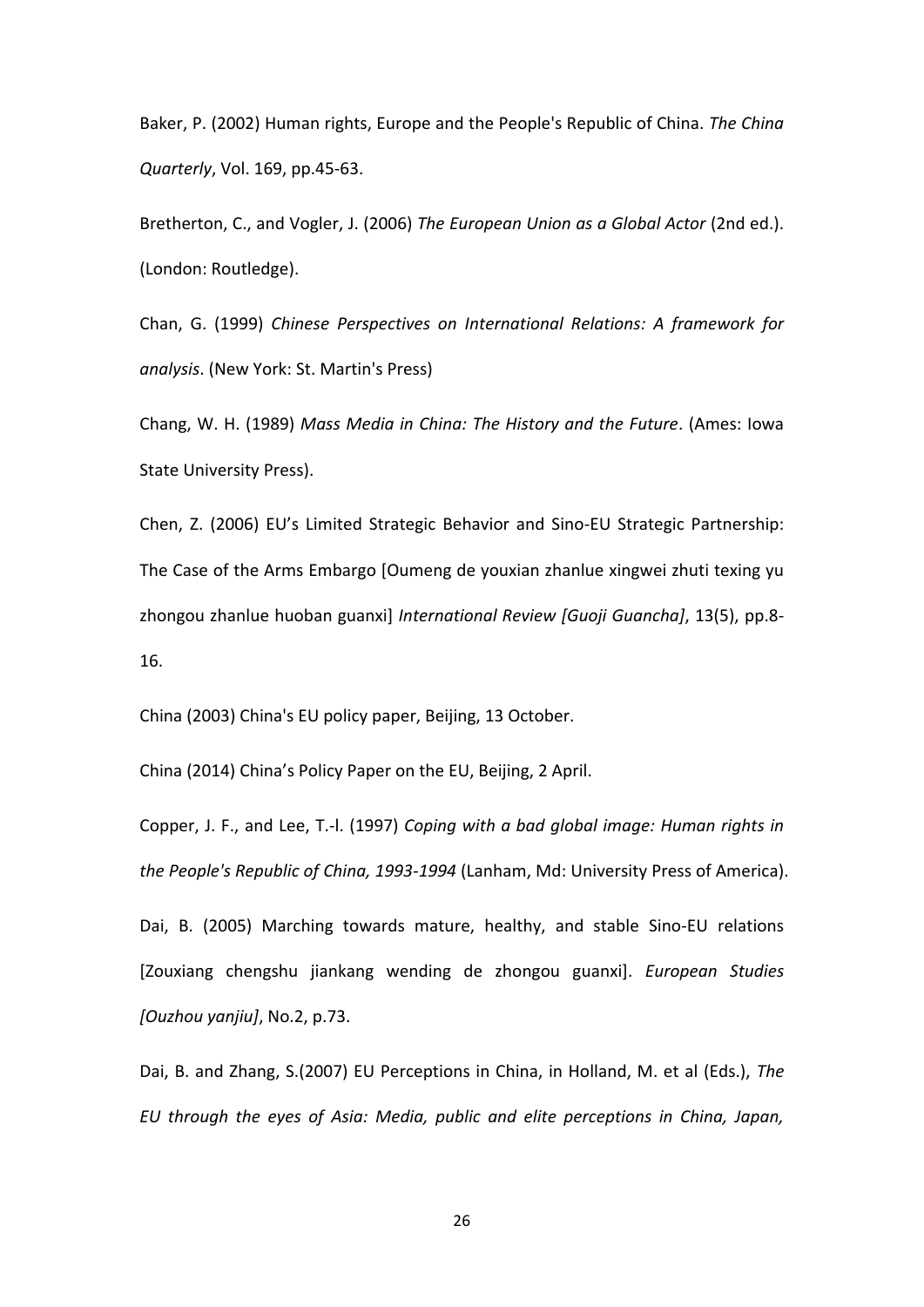*Korea, Singapore and Thailand*, (Singapore and Warsaw: University of Warsaw Press), pp.43-67.

Dong, L., Wang, Z., and Dekker, H. (Eds.)(2013) *China and the European Union*. (London: Routledge).

Editorial (1994) European Union on the Crossroad [Oumeng chuzai shizi lukou], *People's Daily*, 18 December, p.17.

Editorial Group (1973) *The Western European Common Market [Xi'ou gongtong shichang]*. (Shanghai: Shanghai Renmin Chubanshe).

Entman, R. M. (1993) Framing: Toward clarification of a fractured paradigm. *Journal of Communication*, Vol.43, No.4, pp.51-8.

European Commission (2005) Visibility Strategy Study – Focus Group Analysis of Perceptions of the EU in China, Vol. reference: ac505v1. Brussels.

European Commission (1998) 'Building a Comprehensive Partnership with China', COM (1998) 181 final, 25 March, Brussels.

Falletti, S. (2010) Big China triggers EU strategic rethink, Europolitics: 1 February http://www.europolitics.info/big-china-triggers-eu-strategic-rethink-art261763-

40.html, (Accessed on 3 December 2010).

Finnemore, M. (1996). *National Interests in International Society*. (New York: Cornell University Press).

Garver, J. W. (1993) *Foreign Relations of the People's Republic of China*. (Englewood Cliffs, New Jersey: Prentice Hall).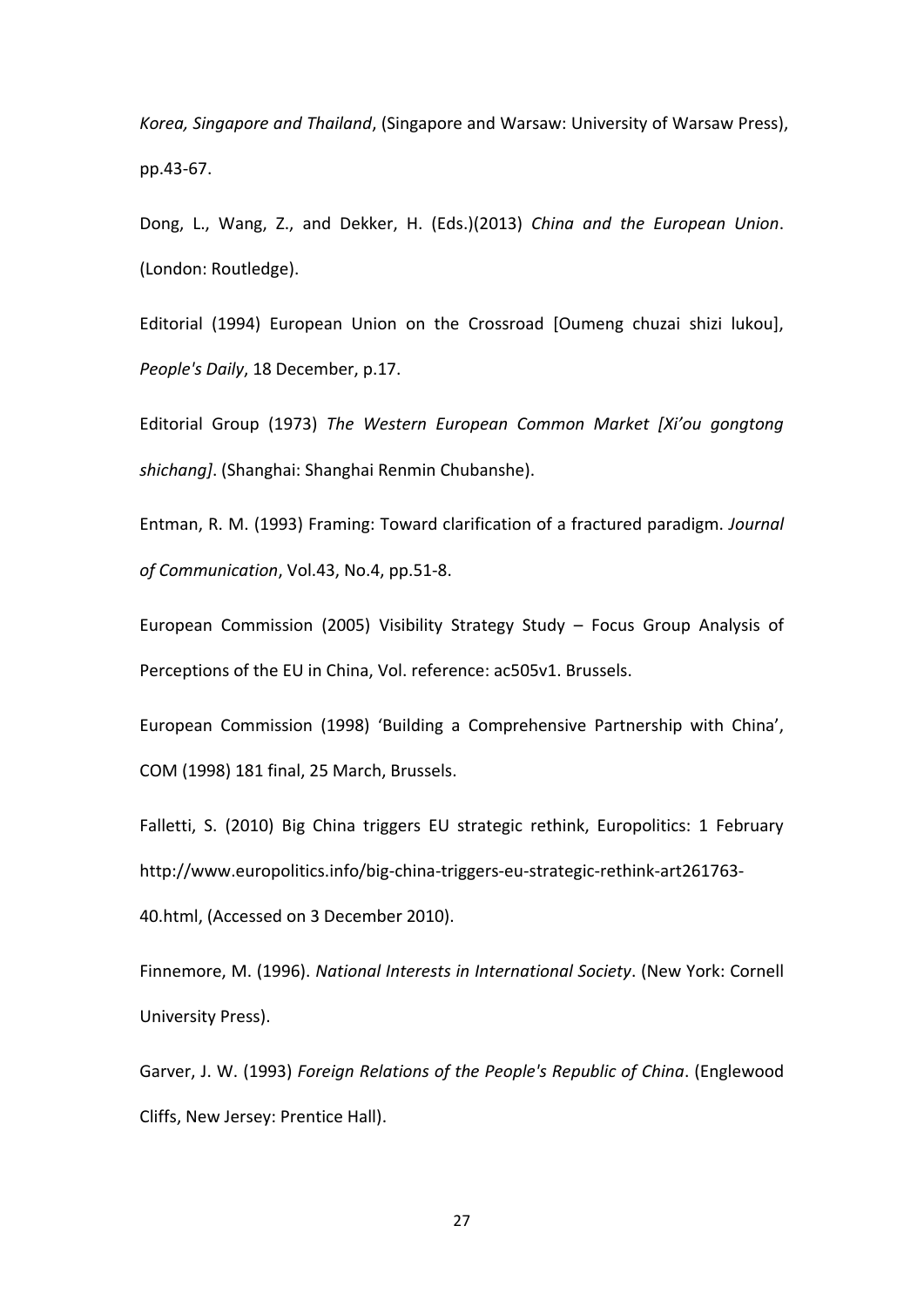Gong, G. W. (2004) The international strategy of China's new leaders. In Chu,Y.-h. Lo, C.-c. and Myers, R. H. (Eds.), *The New Chinese Leadership: Challenges and opportunities after the 16th Party Congress* (Cambridge: Cambridge University Press), pp.156-79.

Gu, Y. (2010) Harmony and unity bring security [hexie tuanjie shi baozhang], *People's Daily,*24 March, p.23.

Hill, C. (1993) The Capability-Expectations Gap, or Conceptualizing Europe's International Role. *Journal of Common Market Studies*, 31(3) pp.305-328.

Holland, M., Ryan, P., Nowak, A. Z., and Chaban, N. (Eds.)(2007) *The EU through the eyes of Asia: Media, public and elite perceptions in China, Japan, Korea, Singapore and Thailand*. Singapore and Warsaw: University of Warsaw Press.

Holslag, J. (2011) The Elusive Axis: Assessing the EU-China Strategic Partnership. *Journal of Common Market Studies*, 49(2): 293-313.

Hu, Y. (2010) Management of China's foreign exchange reserve: a case study on the state administration of foreign exchange (SAFE), *Economic Paper 421*: pp.8-9. July, (Brussels: European Commission).

Huo, Z. (2004) Some Reflections on EU's Foreign Relations [Dui Oumeng Guanxi de Ruogan Sikao]. *International Studies [Guoji Wenti Yanjiu]*, 2, p.50.

Jepperson, R. L., Wendt, A., & Katzenstein, P. J. (1996). Norms, Identity, and Culture in National Security. In Katzenstein, P. J. (Ed.), *The Culture of National Security* (New York: Columbia University Press), pp. 33-75.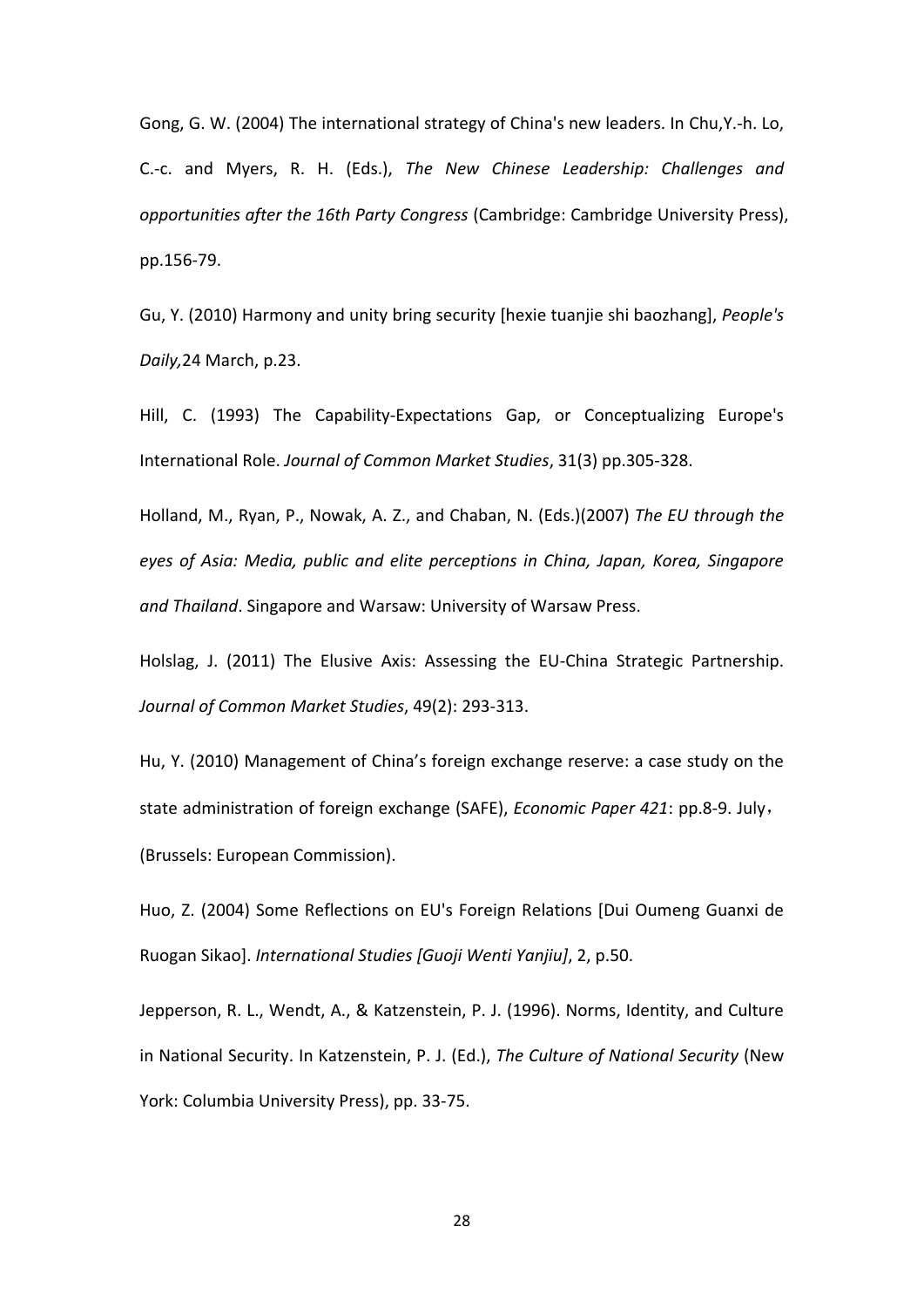Katzenstein, P. J. (1996) *The Culture of National Security* (New York: Columbia University Press).

Kent, A. (1995) China and the international human rights regime: A case study of multi-lateral monitoring, 1989-1994. *Human Rights Quarterly*, Vol. 17, pp.1-47.

Klein, D. W. (1998) Japan and Europe in Chinese foreign relations. In S. S. Kim (Ed.), *China and the world: Chinese foreign policy faces the new millennium*, 4th Edition, (Oxford and Colorado: Westview Press), pp. 133-150.

Lai, S. and Zhang, L. (2013) Challenging the EU's economic roles? The impact of the Eurozone Crisis on EU images in China, *The Baltic Journal of European Studies*, Vol.3, No.3, pp.13-36.

Lampton, D. M. (2001) China's foreign and national security policy-making process: Is it changing and does it matter? In Lampton, D. M. (Ed.), *The making of Chinese foreign and security policy in the era of reform, 1978-2000*, (Stanford, California: Stanford University Press), pp. 1-38.

Li, B. and Xu, Z. (2006) China's Self-identity Construction as a Responsible Power in the Post-cold War era [lengzhanhou zhongguo fuzeren daguo shenfen de jiangou], *Jiaoxue yu Yanjiu*, No.1, pp.49-56

Li, X. (2007) Chinese Television Coverage and Chinese Perceptions of Sino-EU Relations. In Ker, D. and Liu, F. (Eds.), *The International Politics of EU-China Relations,* (Oxford: Oxford University Press), pp.102-117.

Li, X., and Ai, Y. (2011) Sino-EU ties to warm in 2011, *China Daily*: 4 January, p.11.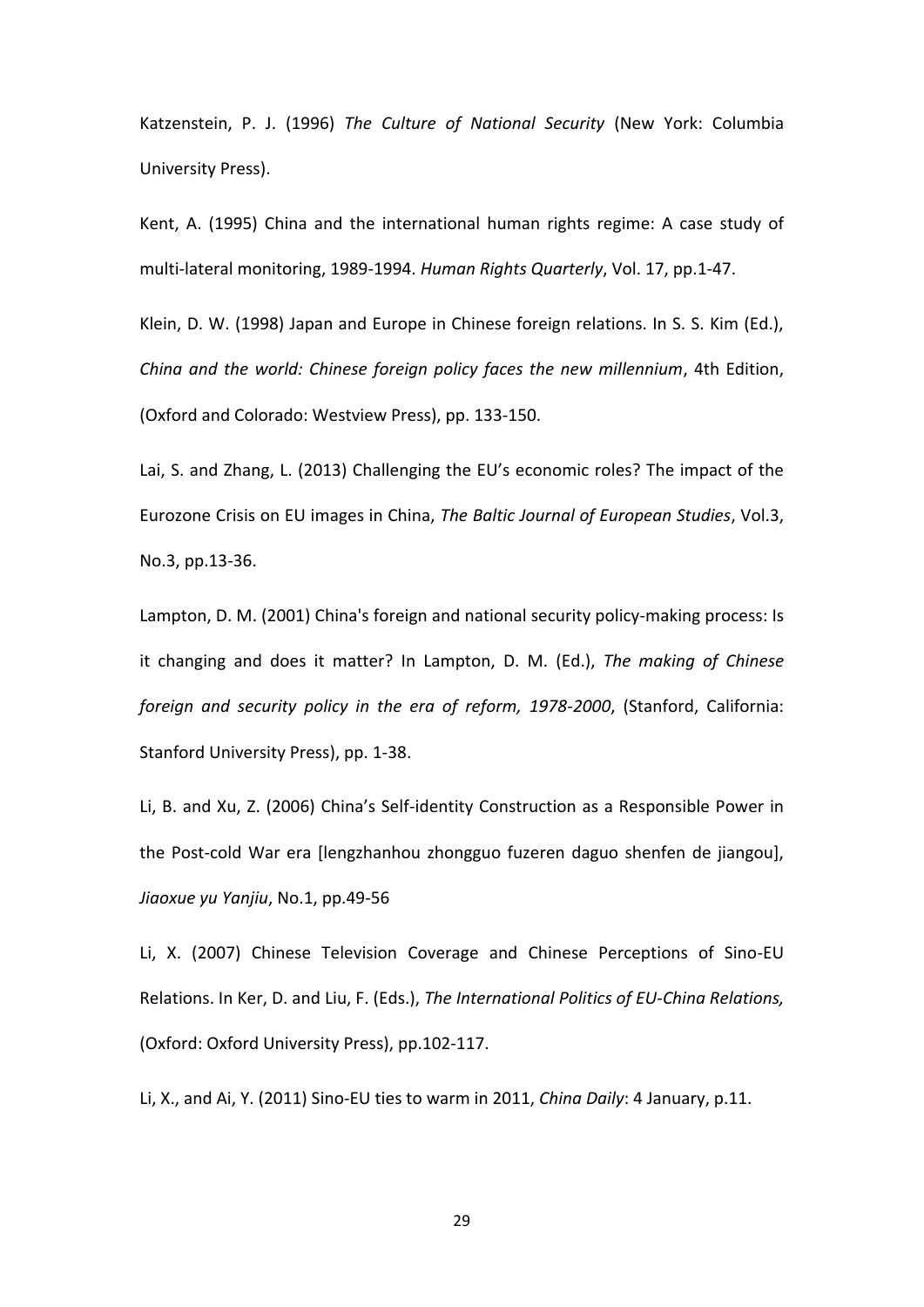Liu, G., and Yang, H. (1998) The EU Celebrates the Establishment of the European Central Bank [Oumeng qingzhu ouyanghang zhengshi yunzuo], *People's Daily*, 2 July, p.6.

Liu, H. (2010) "Coordinating economic policies is fundamental" [Jingji zhengce xietiao shi genben], *People's Daily,* 24 March, p.23.

Liu, H., Gu, Y., Jin, Z., and Zhang, J. (2010) The EU: first ensure stability, then seek development [Oumen xianqiu wending zaitu fazhang], *People's Daily,* 17 June, p.22.

Liu, J. (2006) *Chinese national security strategy in the early 21st century [21shiji chu zhongguo guojia anquan zhanlue]*, (Beijing: Zhishi Press).

Lv, H. (2003) Still Hot: Satellite Navigation Market [Weixing daohang shichang fangxinweiai], *People's Daily*, 6 January, p.7.

Lv, H. (2005) 'Galileo' Success in 'Sky' ['Jialilue' chenggong 'Feitian'], *People's Daily*, 29 December, p.23.

Men, J. (2006) Chinese perceptions of the European Union: A review of leading Chinese journals. *European Law Journal*, Vol.12, No.6, pp.788-806

Men, J. (2009) EU-China relations need more mutual understanding. *EU-China Observer, No.* 1, pp.3-6.

Ong, R. (2002) *China's security interests in the post-Cold War era*. (Richmond, Surrey: Curzon Press).

Patten, C. (2005) Why Europe is getting China so wrong, *Financial Times*, 25 September

Peking Review (1962) Paris-Bonn Axis, Vol. 21 September, p.22.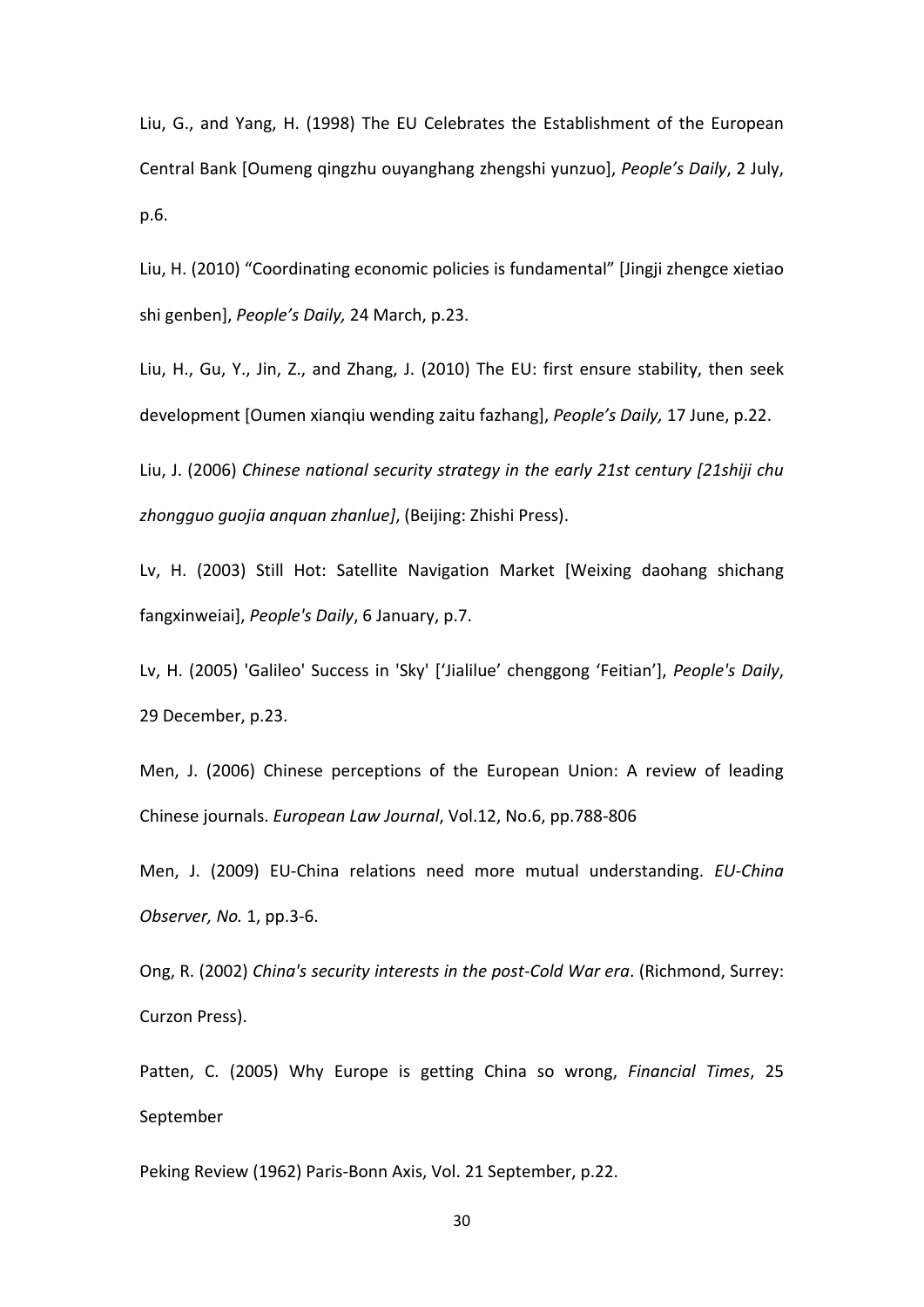Qin, Y. (2003) National Identity, Strategic Culture, and Security Interests: Three Hypotheses on the Interaction between China and the International Community [guojia shenfen, zhanlue wenhua he anquan liyi: guanyu zhongguo yu guoji shehui de sange jiashe], *Shijie Jingji yu Zhengzhi*, No.1, pp.10-15

Qin, Y. (2010). Struggle for Identity In Womack, B. (Ed.), *China's Rise in Historical Perspective* (New York: Rowman & Littlefield), pp.249-270.

Scott, D. (2007) China-EU convergence 1957-2003: towards a "strategic partnership". *Asia Europe Journal*, Vol.5, pp.217-33.

Shambaugh, D. (2004) China and Europe: The Emerging Axis. *Current History*, September, pp.243-8.

Song, X. (2008) China's view of European integration and enlargement. In D. Shambaugh, E. Sandschneider, and H. Zhou (Eds.), *China-Europe relations: perceptions, policies and prospects*, (London: Routledge), pp.174-75.

Tang, J. (2000) A Bumpy Road: EU's Eastern Enlargement [Oumeng dongkuo lu qiqu], *People's Daily*, 19 July, Editorial, p.16.

Toje, A. (2008) The consensus–expectations gap: explaining Europe's ineffective foreign policy. *Security Dialogue*, Vol. 39, No. 1), pp.121–41.

Tsuruoka, M. (2008) "Expectations Deficit" in EU-Japan Relations: Why the Relationship Cannot Flourish. *Current Politics and Economics of Asia*, Vol.17, No.1, pp.107-26.

Wendt, A. (1992) Anarchy is what States Make of it: The Social Construction of Power Politics. *International Organization*, Vol.46, No.2, pp.391-425.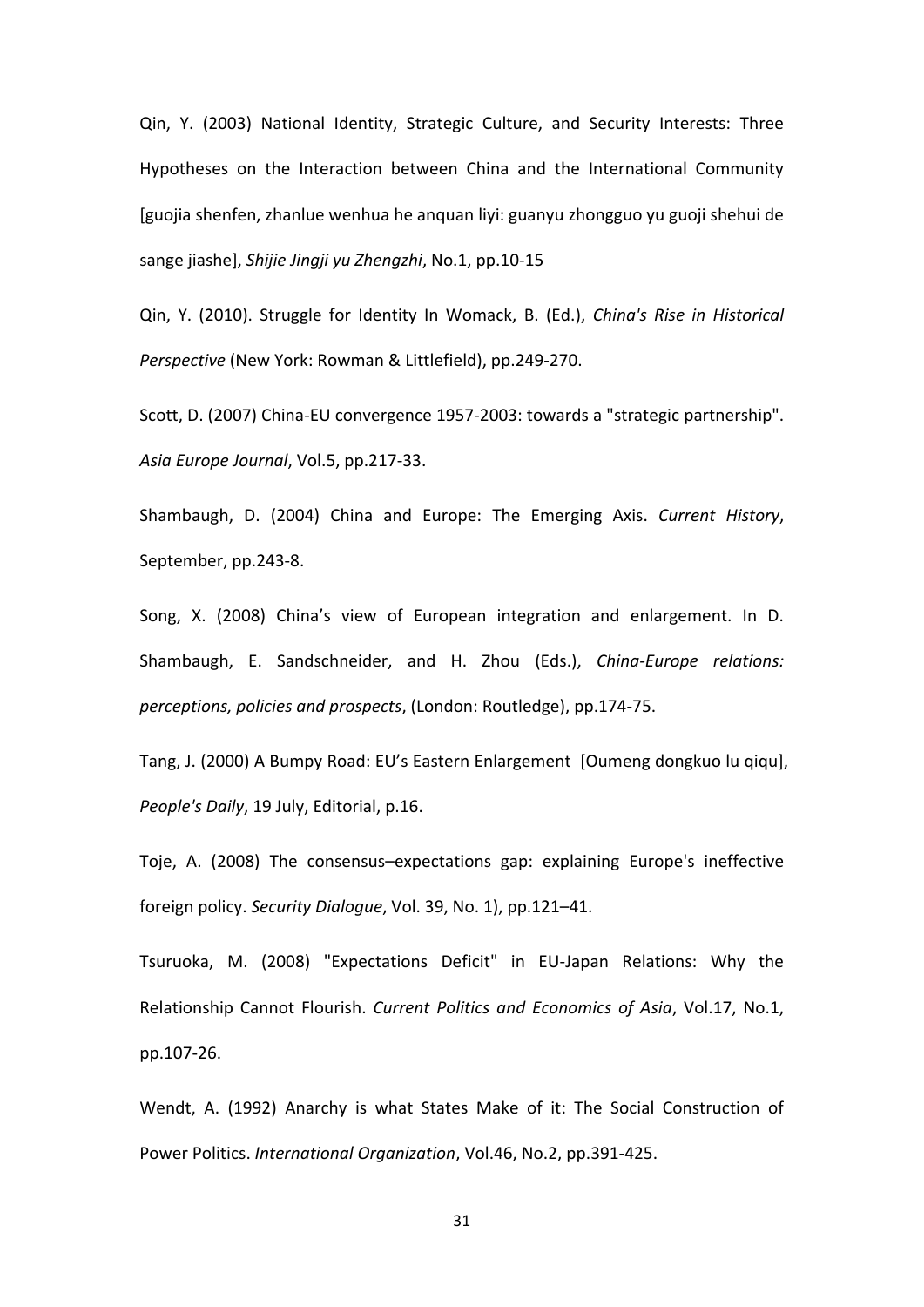Wong, R. (2012) Still in Deficit: Perceptions of the EU's Capabilities among Foreign Policy Elites in Singapore, Indonesia and Vietnam. *EU External Affairs Review* (July), pp.34-45.

Wong, R. (2013) The issue of Identity in the EU-China relationship. *Politique Europeenne*, Vol.39, pp.117-143.

Wu, W. (2005) China Joins Galileo Programme for the First Time [Zhongguo shouci canyu jialilue xiangmu yingyong jihua], *People's Daily*, 29 July, p.21.

Wu, Y. (2005) Practice and thoughts in work as an editor for international news [Guojixinwen bianji gongzuo shijian he sikao]. In H. Liu (Ed.), *How to be an Editor for International News [Zenyang zuo guojixinwen bianji]*, (Beijing: Communication University of China Press), pp.245-71.

Xu, C. (1995) Western Countries Oppose US Cuba Sanction [Mei yu jiazhong dui gu zhicai: Xifang guojia fenfen fandui], *People's Daily*, 16 April, p.16.

Xu, H. (2004) Latin America-EU Summit: Condemning US Solders' Prisoner Abuses [Lamei-Oumeng fenghui kaimu: Shengming qianze meijun nuedai zhanfu], *People's Daily*, 30 May, p.33.

Yahuda, M. B. (1994) China and Europe: The significance of a secondary relationship. In T. W. Robinson, and D. Shambaugh (Eds.), *Chinese Foreign Policy: Theory and Practice,* (Oxford: Clarendon Press)*,* pp. 266-82.

Yao, L. (2002) Talking from the Successful Launching of the Euro [Cong ouyuan chenggong mianshi tanqi], *People's Daily*, Editorial, 14 January, p.7.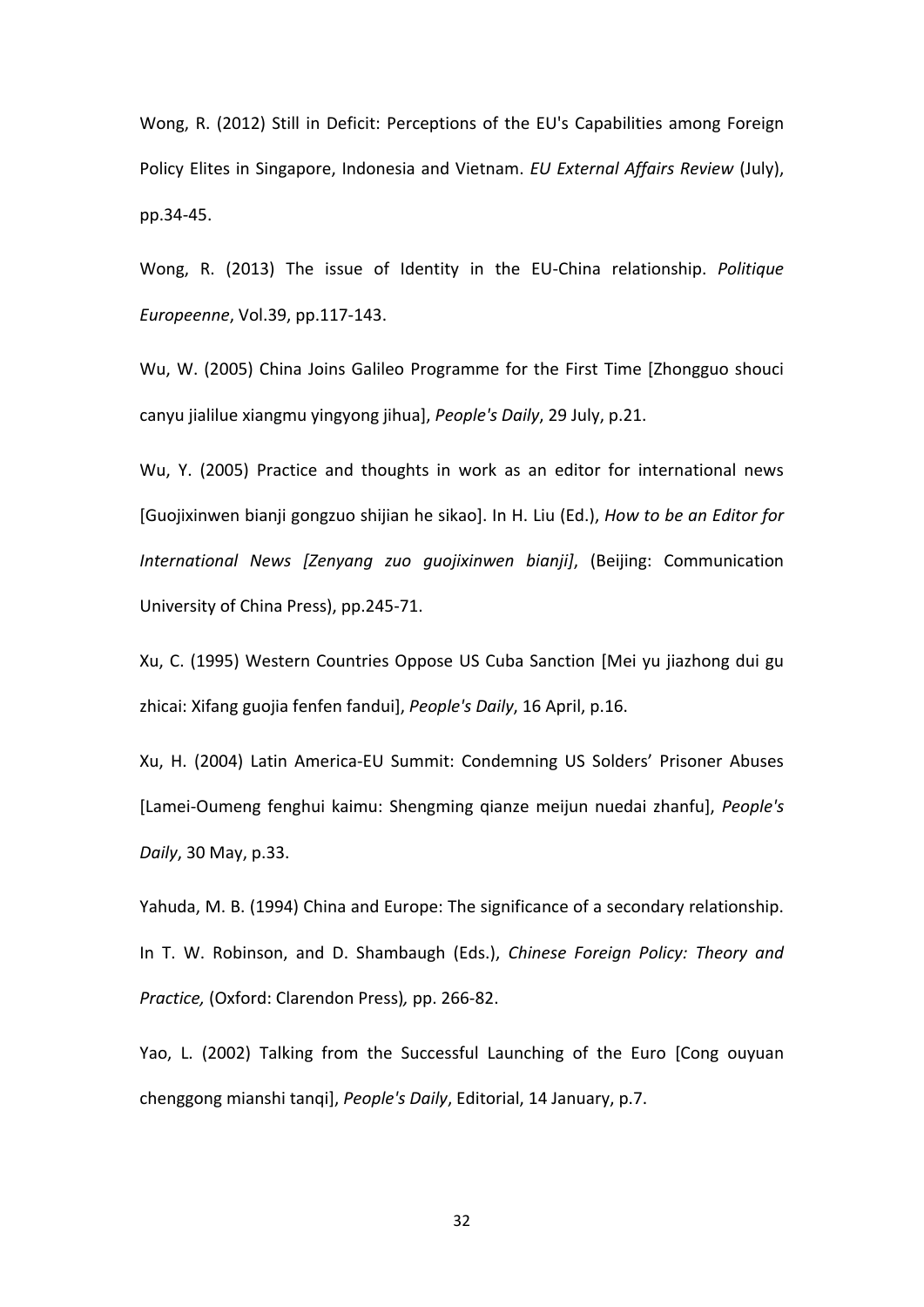Yao, L. (2003) The EU: Challenges and Opportunities Coexistence [Oumeng: Jiyu yu tiaozhan bingcun], *People's Daily*, 18 April, Editorial, p.13.

Yao, Y. (2005) Editor for foreign news: Fifty years experiences and thoughts [Guojixinwen bianji: Wushinian tiyan he qianjian]. In H. Liu (Ed.), *How to be an Editor for International News [zenyang zuo guojixinwen bianji]*, (Beijing: Communication University of China Press), pp.1-12.

Zhang, L., and Loke, H. Y. (2011). Media coverage of the EU in China and Singapore: Comparative Cases, Presentation made at "The EU as a Global Power - Still a Work in Progress? Media Coverage and Framing of the EU in 2011", Asia-Europe Foundation, Singapore, 7th July.

Zhang, M. (1990). Conference on European situation held in Beijing, *People's Daily*: 30 November, p.7.

Zheng, H. (1998). Situation in Kosovo: EU Criticizes US to Exaggerate the Crisis [Kesuowo jushi: Oumeng piping meiguo kuada weiji], *People's Daily*, 12 October, p.16.

Zheng, Y., and Zhang, B. (1999). Euro Challenges US Dollar [Ouyuan xiang meiyuan jiaoban] *People's Daily*, Editorial, 5 January, p.7.

Zhou, C., and Zheng, S. (2001). Kyoto Protocol: EU Asks US to Keep Promises [Jingdu yidingshu: Oumeng yaoqiu mei xinshou chengnuo], *People's Daily*, 31 March, p.33.

Zhu, L. (2008). Chinese perceptions of the EU and the China-Europe relationship. In D. Shambaugh, E. Sandschneider, and H. Zhou (Eds.), *China-Europe Relations: Perceptions, policies and prospects*. (London: Routledge) pp.148-73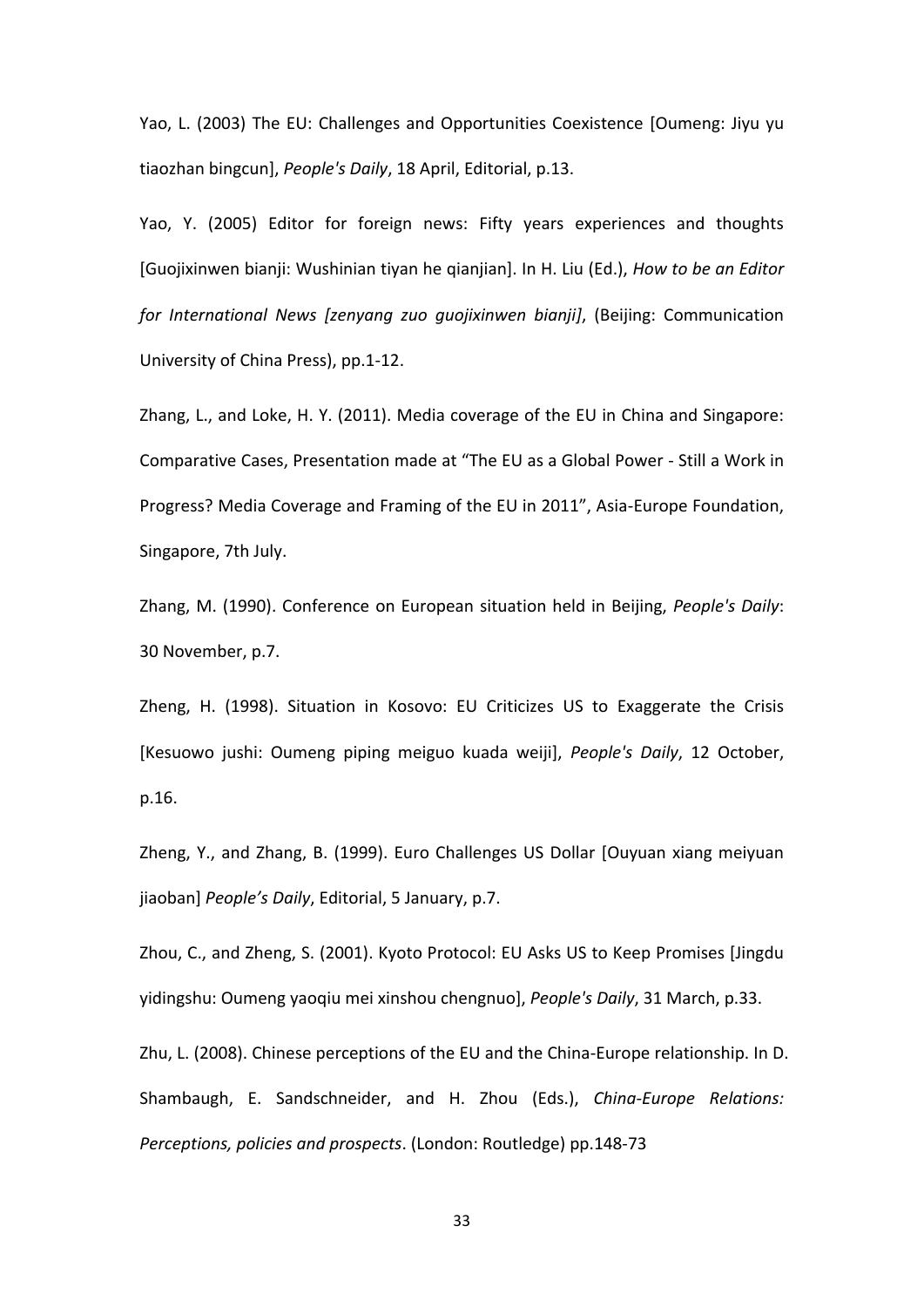

Figure 1 Changing Nature of European News Coverage in the *People's Daily*, 1989- 2014

Figure 2 Changing Tone of EEC/EU News Stories in the *People's Daily*, 1989-2014